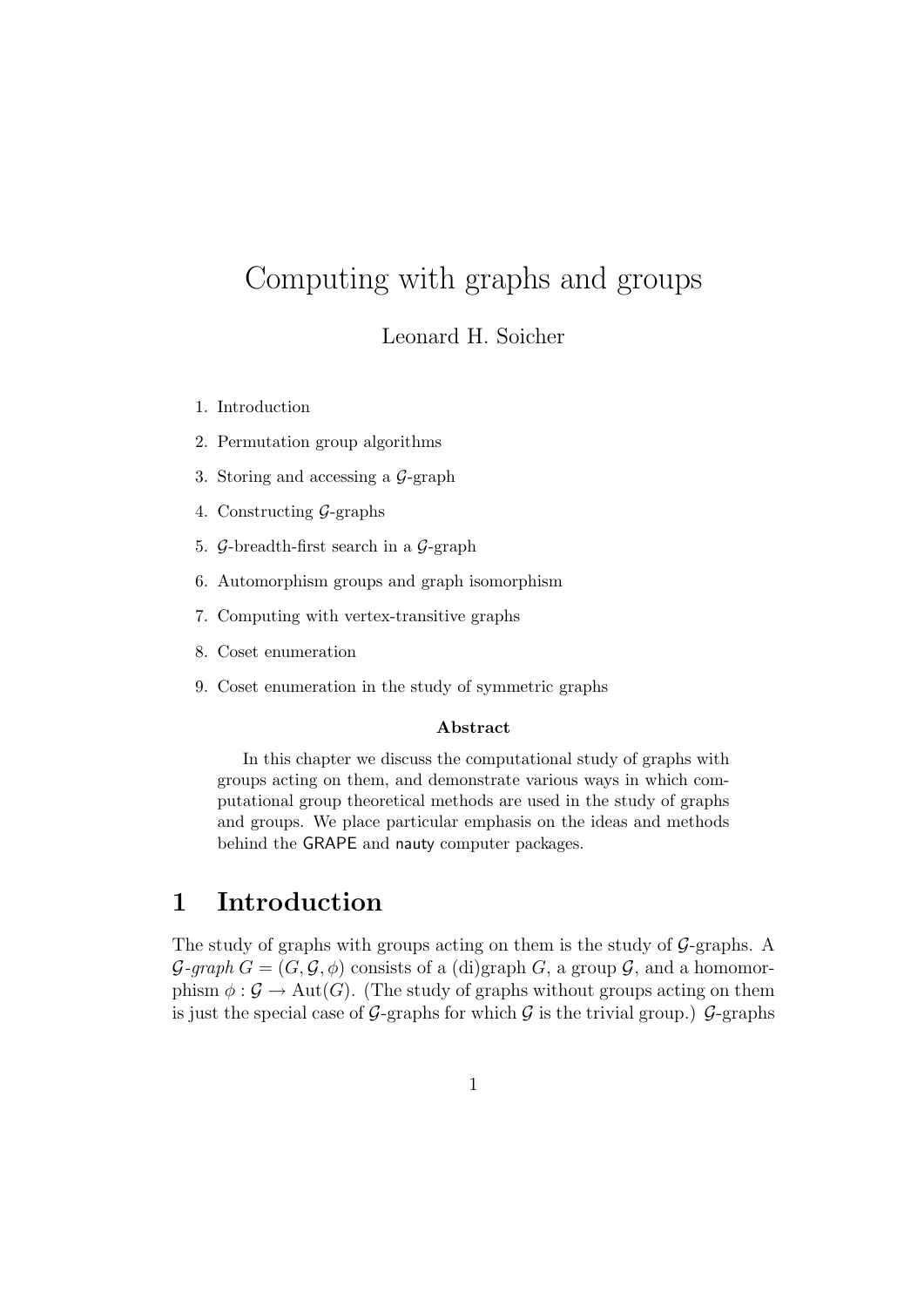arise naturally in many areas, most obviously in the study of graphs related to permutation groups, but also in the study of finite geometries and designs.

An example of a G-graph (where G is the symmetric group  $S_n$ ) is the Johnson graph  $J(n, k)$ , defined to be the graph whose vertex set consists of all k-subsets of  $\{1, \ldots, n\}$ , with vertex v adjacent to vertex w exactly when  $|v \cap w| = k - 1$ . Now  $J(n, k)$  is an  $S_n$ -graph  $(J(n, k), S_n, \phi)$ , where, if  $v = \{i_1, \ldots, i_k\}$  is a vertex of  $J(n, k)$  and  $x \in S_n$ , then  $v\phi(x) = \{i_1x, \ldots, i_kx\}$ .

The GAP [13] package GRAPE [38] is designed for computing with  $\mathcal{G}$ graphs, and in particular, makes use of the group  $\mathcal G$  acting on a  $\mathcal G$ -graph  $G$  in order to construct, store, and compute with  $G$  efficiently. The nauty [26] package contains the most powerful programs available for computing automorphism groups of graphs and testing graph isomorphism; nauty is available as a standalone package or may be used from within GRAPE or Magma [27].

There are many computer systems that are useful for studying graphs and groups which we do not discuss here. These include the algebra system Magma, which supports computation with graphs and includes the nauty package, the CoCo package [11] for computing with coherent configurations (see  $[5, 12]$ ), and W. Kocay's package Groups & Graphs  $[21]$  (for Macintosh and Windows), which includes a graphical user interface to compute with graphs, geometric configurations, combinatorial designs, and their automorphism groups. Also worth mentioning are the algorithms of S. Rees and the author for computing fundamental groups and covers of combinatorial cell complexes, and which have been implemented for simplicial complexes [32].

This chapter is organized as follows. We first describe basic algorithms for permutation groups that are used in the study of  $\mathcal{G}$ -graphs. We then discuss the efficient storage and construction of  $G$ -graphs, and how to use a modified form of breadth-first search to determine efficiently many properties of a Ggraph. Following that, we concentrate on the methods used by nauty. Next, we discuss the application of computational methods to the study of vertextransitive graphs. Then, after a brief discussion of the coset enumeration procedure, we describe some applications of coset enumeration to the study of symmetric graphs.

Throughout this chapter, a digraph is allowed to have loops (but no multiple arcs), and by the *adjacency set*  $G(v)$  of a vertex v in a (di)graph G we mean the set of all vertices w such that  $(v, w)$  is an arc of G.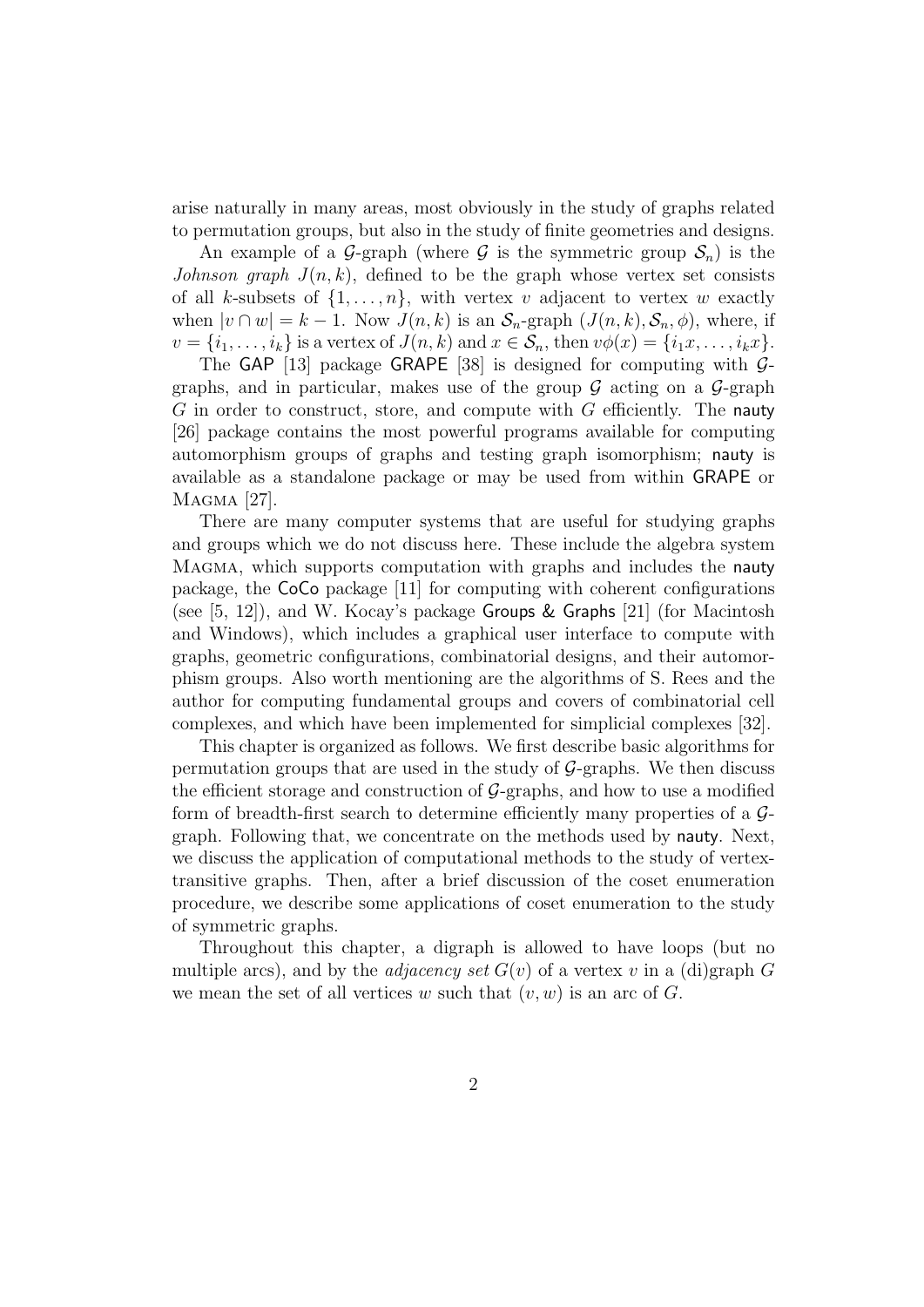## 2 Permutation group algorithms

In this section, we describe some basic permutation group algorithms that are important in the study of  $G$ -graphs; more detailed elementary expositions can be found in [4, 9], and a comprehensive treatment of the state of the art in permutation group algorithms is the book by Seress [33]. Throughout this section,  $V$  is a finite set of size  $n$ , and we are computing with the permutation group  $\mathcal G$  given by a generating set X of permutations of V. The image of  $v \in V$  under the permutation x of V is denoted by  $vx$ .

### 2.1 Orbits and Schreier vectors

Let  $v \in V$ . The *orbit* of v under  $\mathcal G$  is the set  $v\mathcal G = \{vq : q \in \mathcal G\}$ . The calculation of all of the orbits  $\{v\mathcal{G}: v \in V\}$  of  $\mathcal{G} = \langle X \rangle$  is equivalent to determining the connected components of the 'Schreier graph' with respect to X for G acting on V. This Schreier graph  $S(V, X)$  is a digraph with vertex set V, with  $(v, w)$  an arc exactly when  $vx = w$ , for some  $x \in X$ . A set of rooted directed spanning trees of the connected components of  $S(V, X)$ describes a set R of orbit representatives (the roots) and their  $\mathcal{G}$ -orbits (the vertices in each tree). These trees are called Schreier trees, and we always direct a Schreier tree so that the direction of each arc is away from the root. A set of Schreier trees can be compactly encoded using a 'Schreier vector', usually implemented as an array. A Schreier vector  $s = s(V, X)$  for a set R of orbit representatives and a set of Schreier trees in  $S(V, X)$  that they root, is a map

$$
s: V \to \{0\} \cup X,
$$

such that  $s(v) = 0$  if  $v \in R$ , and  $s(v) = x \in X$  means that  $(vx^{-1}, v)$  is an arc of one of the Schreier trees (so  $vx^{-1}$  is the 'parent' of v in that tree).

The computation of a single orbit  $r\mathcal{G}$  and the definition of the Schreier vector entries  $s(v)$  for the v in this orbit is usually done using a breadth-first search of the connected component containing r. We first define  $s(r) = 0$ , and perform the breadth-first search outwards from  $r$ , finding the adjacency set of a vertex u by applying each element of  $X$  to  $u$ . Whenever we encounter a new vertex  $v$  in our breadth-first search, say by applying  $x$  to  $u$ , we define  $s(v) = x$ .

If we are given a Schreier vector  $s = s(V, X)$  and a point  $v \in V$ , we can then determine a pair  $(r, \mathbf{w})$  for which r is the root of the Schreier tree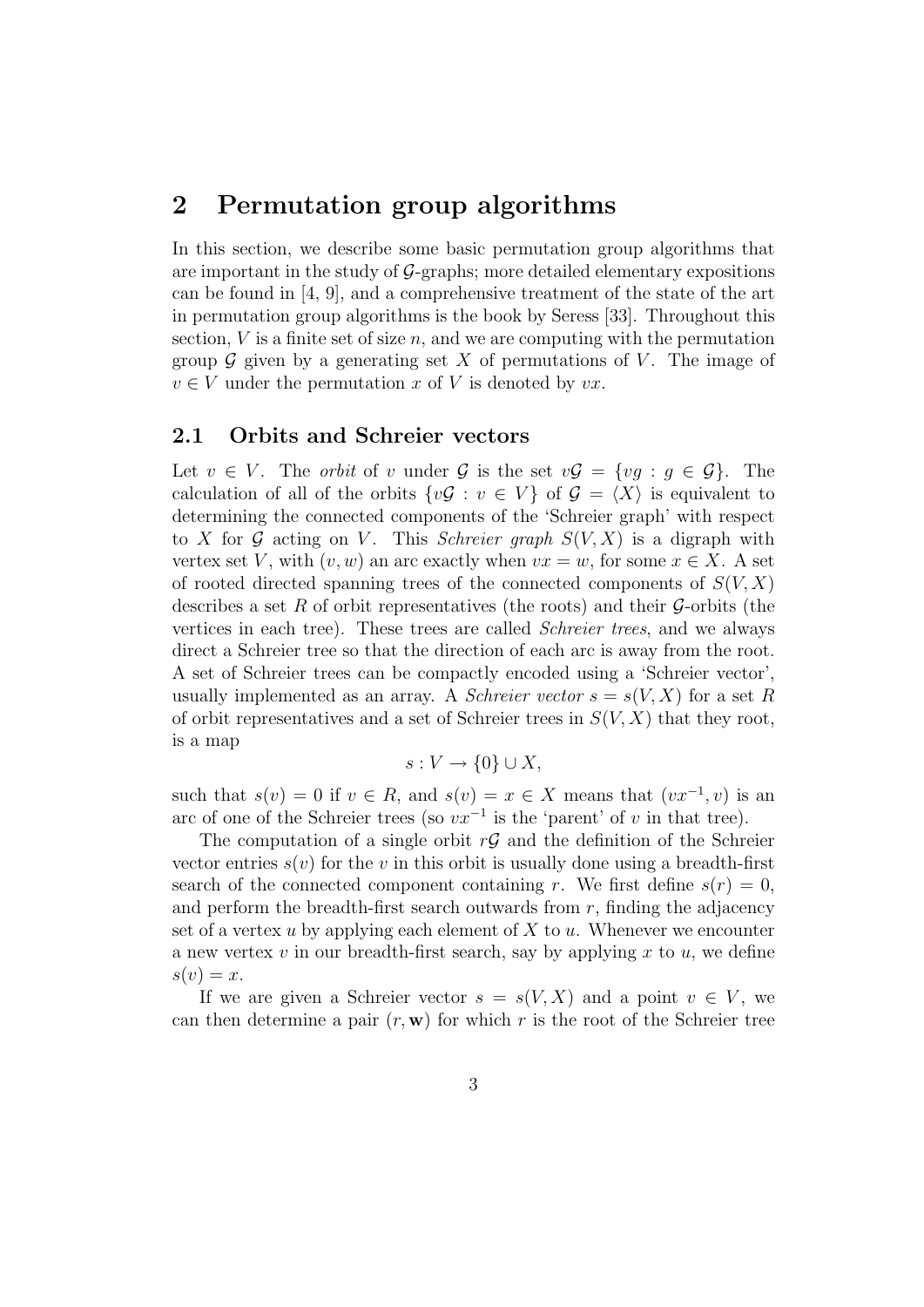containing v, and w is a word in X such that  $r\mathbf{w} = v$ . This calculation proceeds as follows:

1. **w** := 
$$
\text{emptyword}
$$
;  $r := v$ ;  $x := s(r)$ ;

2. while 
$$
x \neq 0
$$
 do **w** :=  $x$ **w**;  $r := rx^{-1}$ ;  $x := s(r)$ ; end-do;

On completion,  $(r, \mathbf{w})$  is the required pair.

Some brief remarks are in order. We do not keep evaluating the inverses of elements of  $X$ , since we either make  $X$  inverse-closed, and so can access directly the inverse of a generator in X, or we compute  $rx^{-1}$  by tracing r through its cycle in x until we find the point mapped to  $r$  by  $x$ . Finally, note that our definition of a Schreier vector (for all the orbits of a group at once) is not the usual one.

#### 2.2 Bases and strong generating sets

A sequence  $B = (b_1, \ldots, b_m)$  of elements of V is a base for G if the (pointwise) stabilizer  $\mathcal{G}_B$  of B is the trivial group. A base B defines a chain

$$
\mathcal{G} = \mathcal{G}^{(1)} \geq \mathcal{G}^{(2)} \geq \cdots \geq \mathcal{G}^{(m)} \geq \mathcal{G}^{(m+1)} = \{1\}
$$

of subgroups of  $\mathcal{G}$ , such that  $\mathcal{G}^{(i)}$  is the (pointwise) stabilizer of  $(b_1, \ldots, b_{i-1})$ . We observe that

$$
|\mathcal{G}| = \prod_{i=1}^m |\mathcal{G}^{(i)} : \mathcal{G}^{(i+1)}| \text{ and } |\mathcal{G}^{(i)} : \mathcal{G}^{(i+1)}| = |b_i \mathcal{G}^{(i)}|.
$$

A strong generating set for  $\mathcal{G}$ , relative to  $B$ , is a generating set Y for  $\mathcal{G}$  with the property that

$$
\langle Y \cap \mathcal{G}^{(i)} \rangle = \mathcal{G}^{(i)}, \quad \text{for } i = 1, \dots, m+1.
$$

Given a strong generating set relative to B, the orbits  $b_i \mathcal{G}^{(i)}$  can easily be computed, and we can thus obtain the order of  $\mathcal{G}$ . A base and associated strong generating set are required by most advanced permutation group algorithms, and are very useful in  $\mathcal{G}$ -graph computations.

As well as introducing the fundamental concepts of base and strong generating set, Sims [34] devised an algorithm, now called the Schreier-Sims algorithm, to construct a base and associated strong generating set for the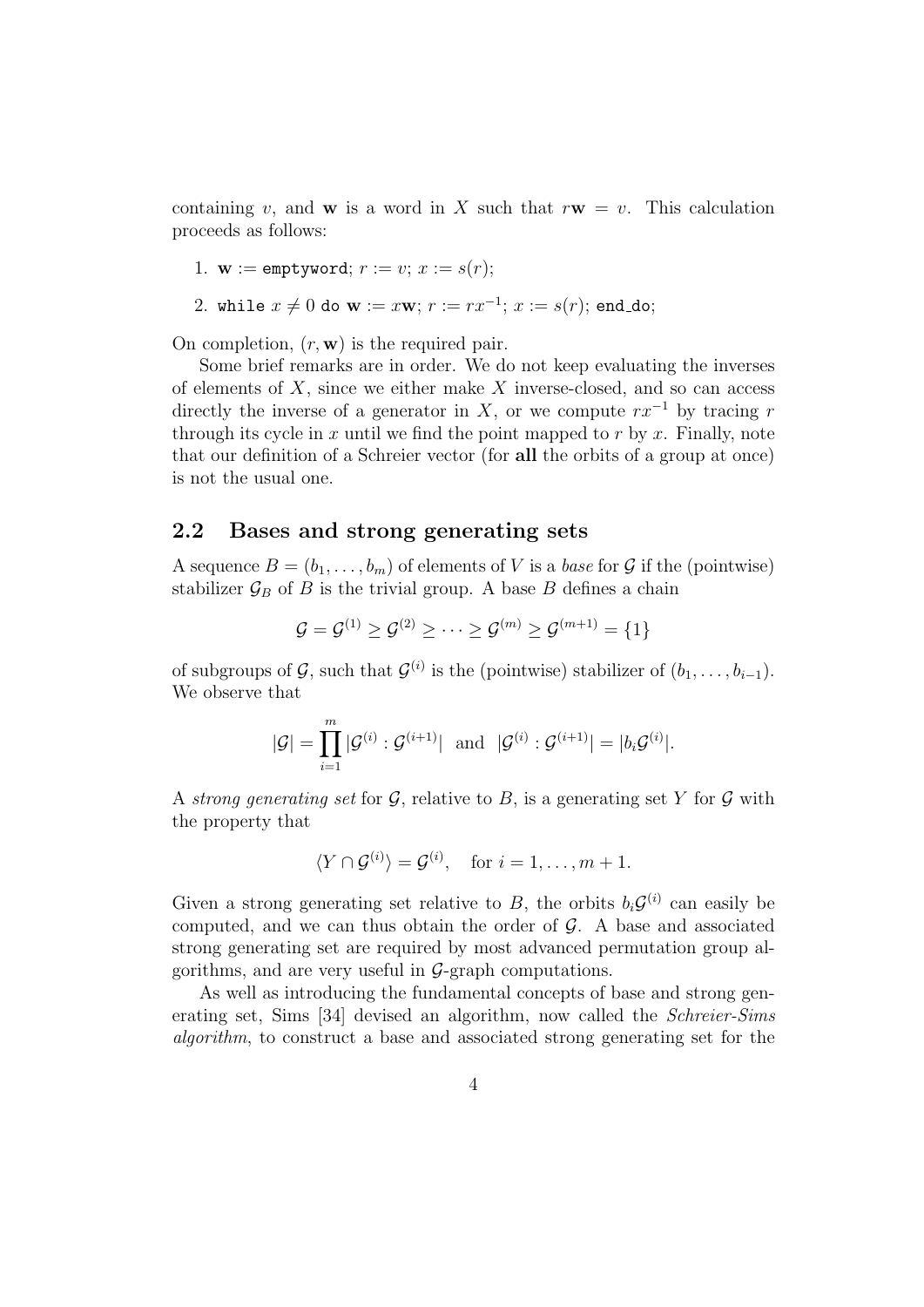permutation group  $\mathcal{G} = \langle X \rangle$ . Modern variants of this algorithm and others, implemented in GAP and Magma, can be used to compute bases and strong generating sets for many permutation groups of degree  $10^5$  or more (see [33, Ch. 5, 8.]. It is shown in [33, Ch. 5] that, given a base B for  $\mathcal{G}$ , a strong generating set for G can be computed in  $O(n|B|^2|X|(\log|G|)^3)$  time. Of course, one could take B to be a sequence of length n of all of the elements of  $V$ , but in practice one often knows or can compute a much shorter base.

Some permutation group algorithms, such as those for determining the  $\mathcal{G}$ stabilizer of a set of points of V or determining the centralizer of a subgroup of  $\mathcal G$ , currently use backtrack search, and are not polynomial-time algorithms. Modern implementations of certain permutation group backtrack algorithms can, however, be quite efficient in practice, even when V has size  $10<sup>5</sup>$  or more (see [22]). It would be extremely interesting if polynomial-time algorithms could be found for set-stabilizer or subgroup-centralizer, especially since the problem of determining graph isomorphism is polynomial-time reducible to each of these tasks (see [33, C. 3]).

## 3 Storing and accessing a  $\mathcal{G}$ -graph

We now consider how **GRAPE** stores a  $\mathcal{G}$ -graph  $G = (G, \mathcal{G}, \phi)$  in a compact way that also enables the efficient recovery of basic information about the (di)graph G. In this implementation, we store  $\phi(\mathcal{G})$  by a generating set, so we now assume that  $\mathcal{G} = \phi(\mathcal{G}) \leq \text{Aut}(G)$  and let  $\mathcal{G}$  be given by a generating set  $X$ .

Let  $V_1, \ldots, V_k$  be the orbits of  $\mathcal G$  on the set V of vertices of  $G$ , with respective representatives  $v_1, \ldots, v_k$ . We store G using a record data structure, containing:

- 1. the permutation generators X for  $\mathcal{G}$ ;
- 2. the list  $v_1, \ldots, v_k$  of orbit representatives;
- 3. the list  $G(v_1), \ldots, G(v_k)$  of the adjacency sets of these  $\mathcal{G}\text{-orbit repre}$ sentatives;
- 4. a Schreier vector  $s(V, X)$ .

Note that even if  $\mathcal G$  is trivial, then the above method of storing  $G$  is not significantly worse than a represention by a list of adjacency sets of the vertices.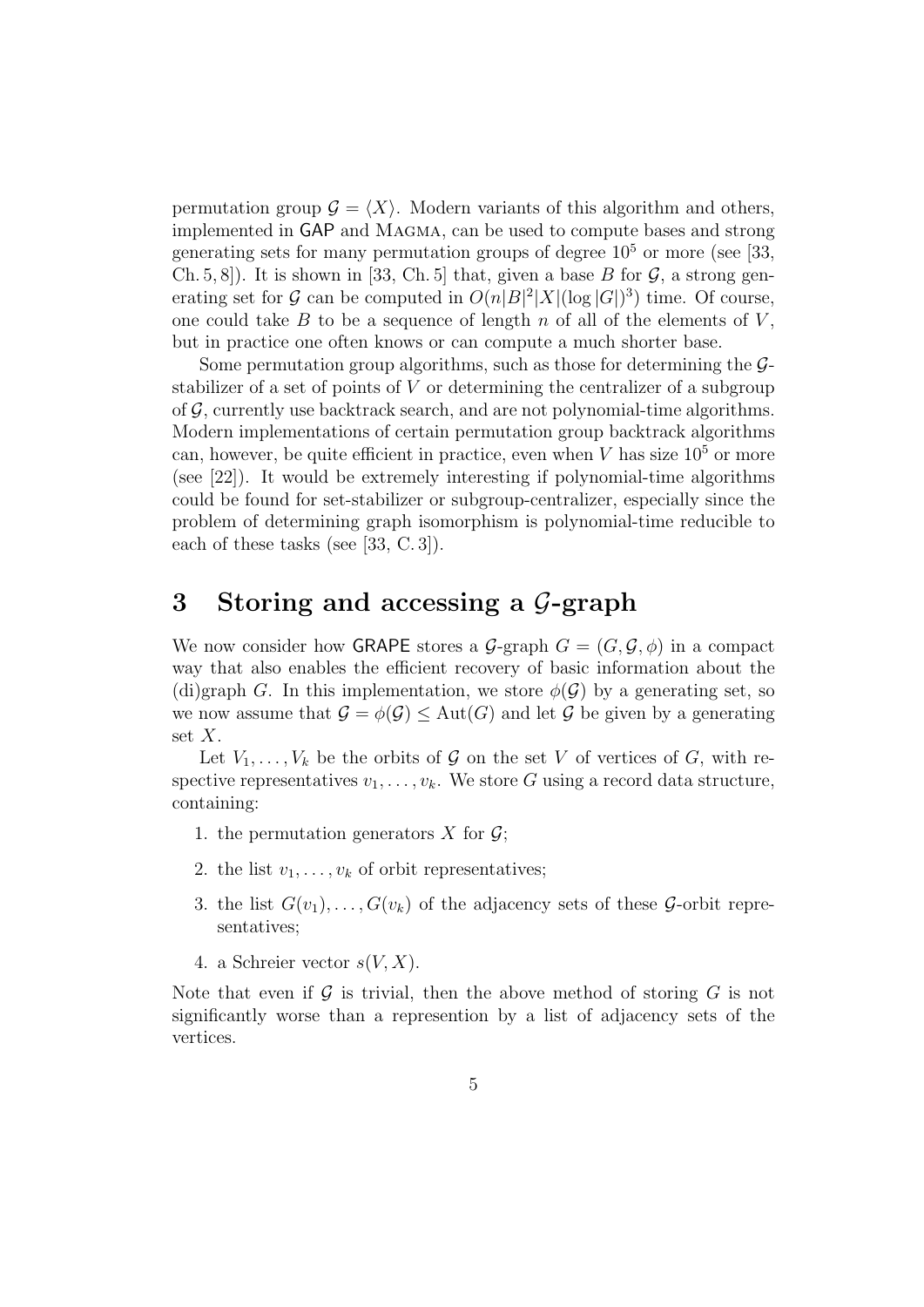We now describe how to use the Schreier vector  $s = s(V, X)$  to determine whether, for vertices v and w,  $(v, w)$  is an arc of G, and to calculate the adjacency set  $G(v)$  of v. We first use s to determine a pair  $(v_i, \mathbf{w})$  for which  $v_i$  is the orbit representative of  $v\mathcal{G}$  and **w** is a word in X mapping  $v_i$  to v. Then  $(v, w)$  is an arc of G if and only if  $w\mathbf{w}^{-1} \in G(v_i)$ , and we have  $G(v) = G(v_i)$ w.

Our method of storing a  $\mathcal{G}$ -graph is space-efficient at the cost of time for the recovery of the adjacency sets of vertices. It is a good idea for the Schreier trees encoded by s to be as shallow as is reasonably possible – hence the use of breadth-first search. A thorough discussion on computing shallow Schreier trees is given in [33, Ch. 4]. We do remark, however, that our method of storing  $\mathcal{G}$ -graphs can often save time when constructing a graph, since we need only calculate the adjacency sets of orbit representatives for  $\mathcal G$  on  $V$ .

We discuss one final point concerning the GRAPE data structure for a  $\mathcal{G}\text{-graph }G$ , which has turned out to be extremely useful when doing 'reallife' calculations. Internally, the vertices of  $G$  are represented by the integers  $1, 2, \ldots, |V(G)|$ , but also each vertex has a 'name', which can be an object of any GAP type. When constructing a new graph (possibly from another graph), the vertices of this new graph are numbered  $1, 2, \ldots$ , but their names are chosen to reflect the mathematical nature of the vertices. Details of this naming for specific functions can be found in the GRAPE manual. (The use of this naming, which is implemented by a list, was suggested by P. J. Cameron.)

### 4 Constructing G-graphs

Although not always necessary, we assume from here on that if we are computing with a G-graph  $G = (G, \mathcal{G}, \phi)$ , then we have a base and associated strong generating set for  $\phi(\mathcal{G})$  acting on  $V = V(G)$ . This allows, for example, the efficient calculation of the  $\phi(\mathcal{G})$ -stabilizer of an arbitrary point in V (see [33, Ch. 5]). We remark that in many constructions of  $\mathcal{G}$ -graphs, our knowledge about  $\mathcal G$  often allows us to compute this base and strong generating set much more efficiently than otherwise. For example, we often know the order of  $\phi(\mathcal{G})$ , and this allows the use of a very fast randomized algorithm to compute a base and strong generating set (see [33, Ch. 8]), often applicable to groups of degree  $10^6$  or more. We also remark that the nauty package [26] (see Section 6) outputs the automorphism group of a graph as a base and associated strong generating set for that group.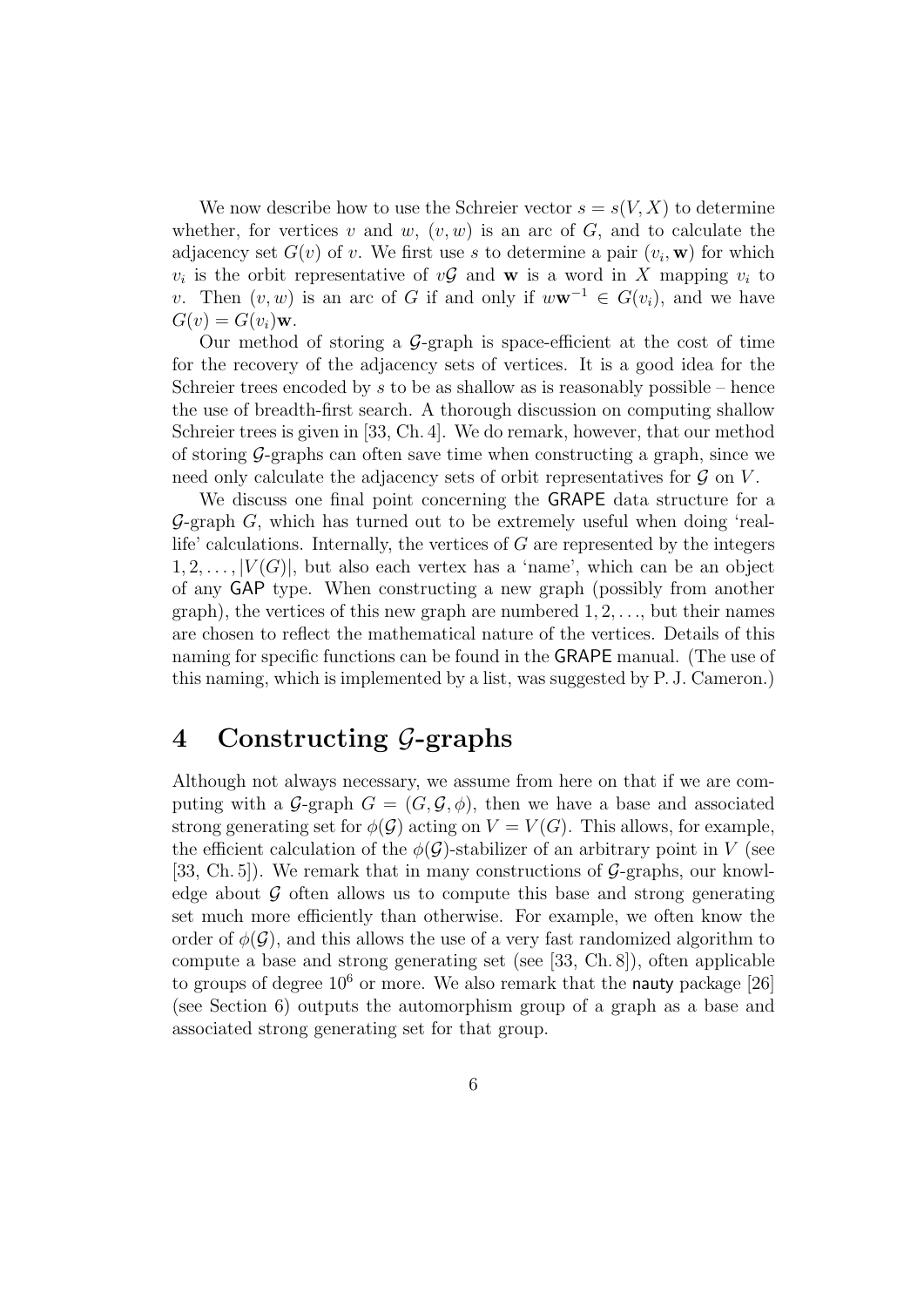**GRAPE** has many functions to construct  $\mathcal{G}$ -graphs, including Cayley graphs, orbital (di)graphs, induced subgraphs, and quotient graphs. However, the most useful and general way of constructing a  $\mathcal{G}$ -graph in GRAPE is to use the function Graph, which behaves as follows. The input is a group  $\mathcal G$  (which may or may not be a permutation group), a finite set V on which  $\mathcal G$  acts (the action can be one of the standard actions in GAP or may be one supplied by the user), and a  $\mathcal{G}$ -invariant relation rel on V (given as a function of two vertices  $v$  and  $w$  and which returns TRUE or FALSE according to whether or not  $(v, w)$  is in the relation). The output is the G-graph G with vertex set V, where  $(v, w)$  an arc if and only if  $rel(v, w)$ .

The first step is to compute the orbits of  $\mathcal G$  acting on  $V$ , and the associated Schreier vector. Then, for each orbit-representative  $r$ , we need to determine the  $v \in V$  such that  $rel(r, v)$ . In fact, we need check  $rel(r, s)$  only for those s in a set of orbit-representatives of the orbits on  $V$  of the  $\mathcal G$ -stabilizer  $\mathcal H$  of r, since  $rel(r, t)$  for each t in  $sH$  if and only if  $rel(r, s)$ .

## 5 G-breadth-first search in a G-graph

In this section, for ease of exposition, we assume that our  $\mathcal{G}$ -graph  $G = (V, E)$ is a simple graph, and that  $\mathcal{G} \leq \text{Aut}(G)$ . We define  $G_i(v)$  to be the set of all vertices at distance  $i$  from a vertex  $v$  of  $G$ .

Many properties of  $G$  can be determined by (possibly repeated) application of breadth-first search. These include finding the connected components, diameter, and girth, as well as determining various regularity properties, such as whether G is distance-regular. We describe here a version of breadthfirst search, which we call  $G$ -breadth-first search, which takes into account  $\mathcal{G} \leq \text{Aut}(G).$ 

Let  $v \in V$ , and let  $\mathcal{H} = \mathcal{G}_v$  be the stabilizer in  $\mathcal G$  of  $v$ . The key observation is that if w is a vertex at distance i from v, then each vertex in the orbit  $w\mathcal{H}$ is at distance  $i$  from  $v$ .

Suppose that  $V_1 = \{v\}, V_2, \ldots, V_k$  are the orbits of H on V, with respective representatives  $v_1 = v, v_2, \ldots, v_k$ , and let  $R = \{v_1, \ldots, v_k\}$ . In a G-breadth-first search from v, we determine the sets  $R_0, R_1, \ldots$  of H-orbit representatives, where

$$
R_i = G_i(v) \cap R.
$$

Given  $R_i$ , we then have  $G_i(v)$  as the union of the (already computed) orbits represented by the elements of  $R_i$ .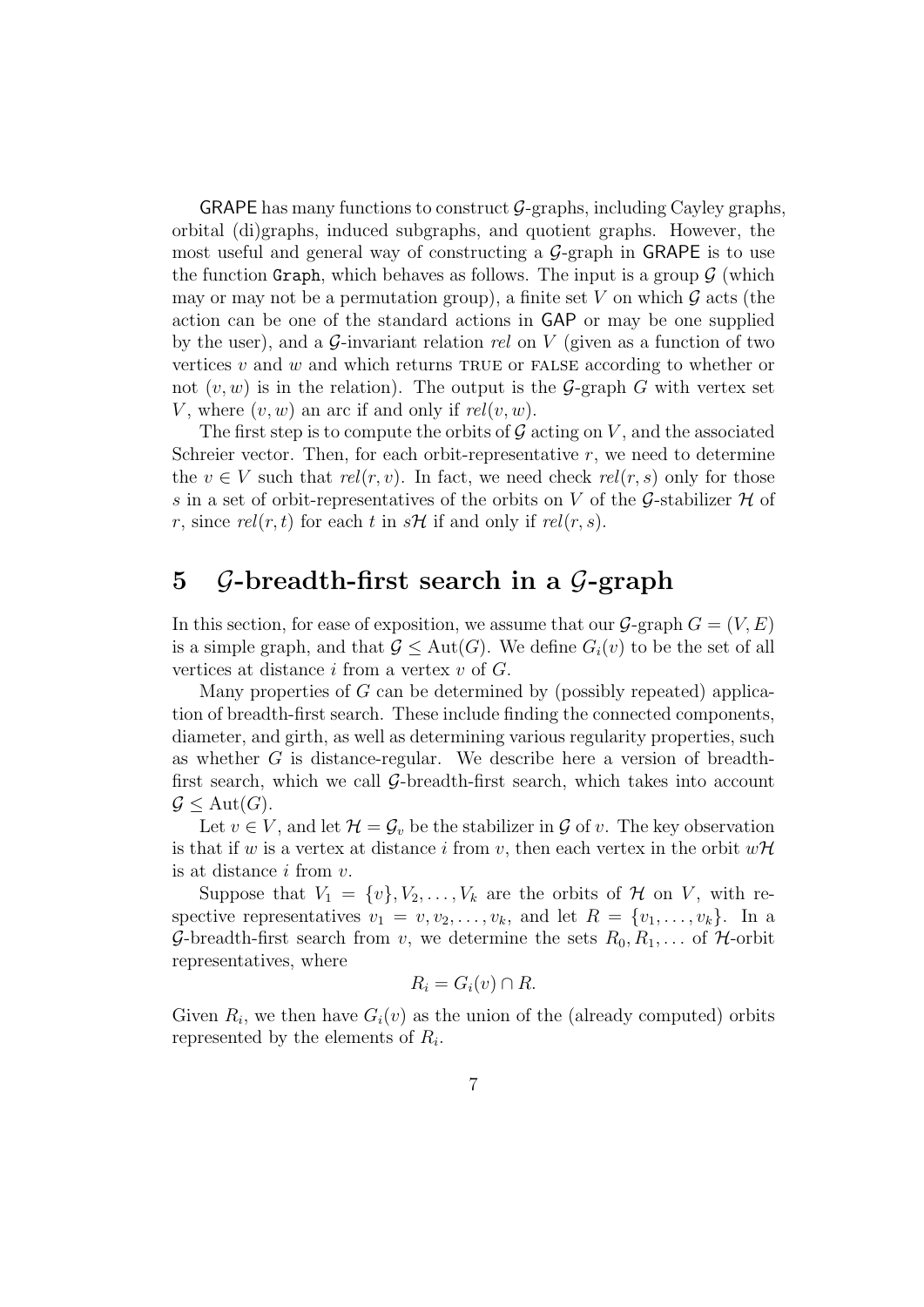Clearly  $R_0 = \{v\}$ . The basic step is to obtain  $R_{i+1}$  from  $R_i$ . We actually do more, in order to obtain more information from our G-breadth-first search. We start by setting  $R_{i+1} := \{\}$ , and then for each  $r \in R_i$ , do the following:

- 1. determine  $C := G(r) \cap G_{i-1}(v)$ ,  $A := G(r) \cap G_i(v)$ , and  $B := G(r)$  $(C \cup A);$
- 2. add to  $R_{i+1}$  the representatives of the  $H$ -orbits that intersect B nontrivially;
- 3. for later use, store  $c_i(v, r) := |C|$ ,  $a_i(v, r) := |A|$ , and  $b_i(v, r) := |B|$ .

The G-breadth-first search stops with  $R_0, \ldots, R_m$  when  $R_{m+1}$  is empty, but  $R_m$  is not. If required, it is trivial to recover  $G_0(v), \ldots, G_m(v)$ , the union of these sets being the vertices in the connected component containing  $v$ . Also note that m is the greatest distance  $d(v)$  from v to any vertex in the connected component of v. Moreover, if G is connected, then its diameter  $\text{diam}(G)$  is the maximum value of  $d(w)$ , as w ranges over a set of representatives of the  $\mathcal G$ -orbits on  $V$ .

Let  $g(v)$  denote the length of a shortest cycle containing v, if v is on some cycle of G, and let  $g(v) = \infty$  otherwise. The numbers  $c_i(v, r)$  and  $a_i(v, r)$ computed above (for each  $i = 1, \ldots, m$  and each  $r \in R_i$ ) can be used to determine  $g(v)$ , as follows. Let t be the least value of  $i \in \{1, \ldots, m\}$  such that  $c_i(v, r) \ge 2$  (for some  $r \in R_i$ ) or  $a_i(v, r) \ge 1$  (for some  $r \in R_i$ ), if such an *i* exists. If no such *i* exists then  $g(v) = \infty$ ; otherwise, if  $c_t(v, r) \geq 2$  for some  $r \in R_i$ , then  $g(v) = 2t$ ; if not then  $g(v) = 2t + 1$ . Note that the girth of G is the minimum value of  $q(w)$ , as w ranges over a set of representatives of the G-orbits on V (a girth of  $\infty$  means that G has no cycles).

Now define  $c_0(v, v) = 0$ ,  $a_0(v, v) = 0$ , and  $b_0(v, v) = |G(v)|$ . Let  $0 \le$  $i \leq m$  and  $r \in R_i$ . If  $c_i(v,r)$  depends only on i and v (and not the H-orbit representative r), then we denote this quantity by  $c_i(v)$  and call it a *local* parameter of G. Similarly, if  $a_i(v, r)$  and  $b_i(v, r)$  do not depend on r, then these too are called local parameters, and are respectively denoted  $a_i(v)$ and  $b_i(v)$ . Such local parameters, if and when they exist, are used in the determination of various regularity properties of G, the strongest of which is distance-regularity. Indeed, the graph  $G$  is distance-regular if and only if  $G$ is connected,  $d(v)$  is the same for all vertices v (so each  $d(v) = \text{diam}(G)$ ), and for each vertex v and  $i = 0, \ldots$ , diam(G), all local parameters  $c_i(v)$ ,  $a_i(v)$ , and  $b_i(v)$  exist and do not depend on v, thus giving the parameters  $c_i$ ,  $a_i$ , and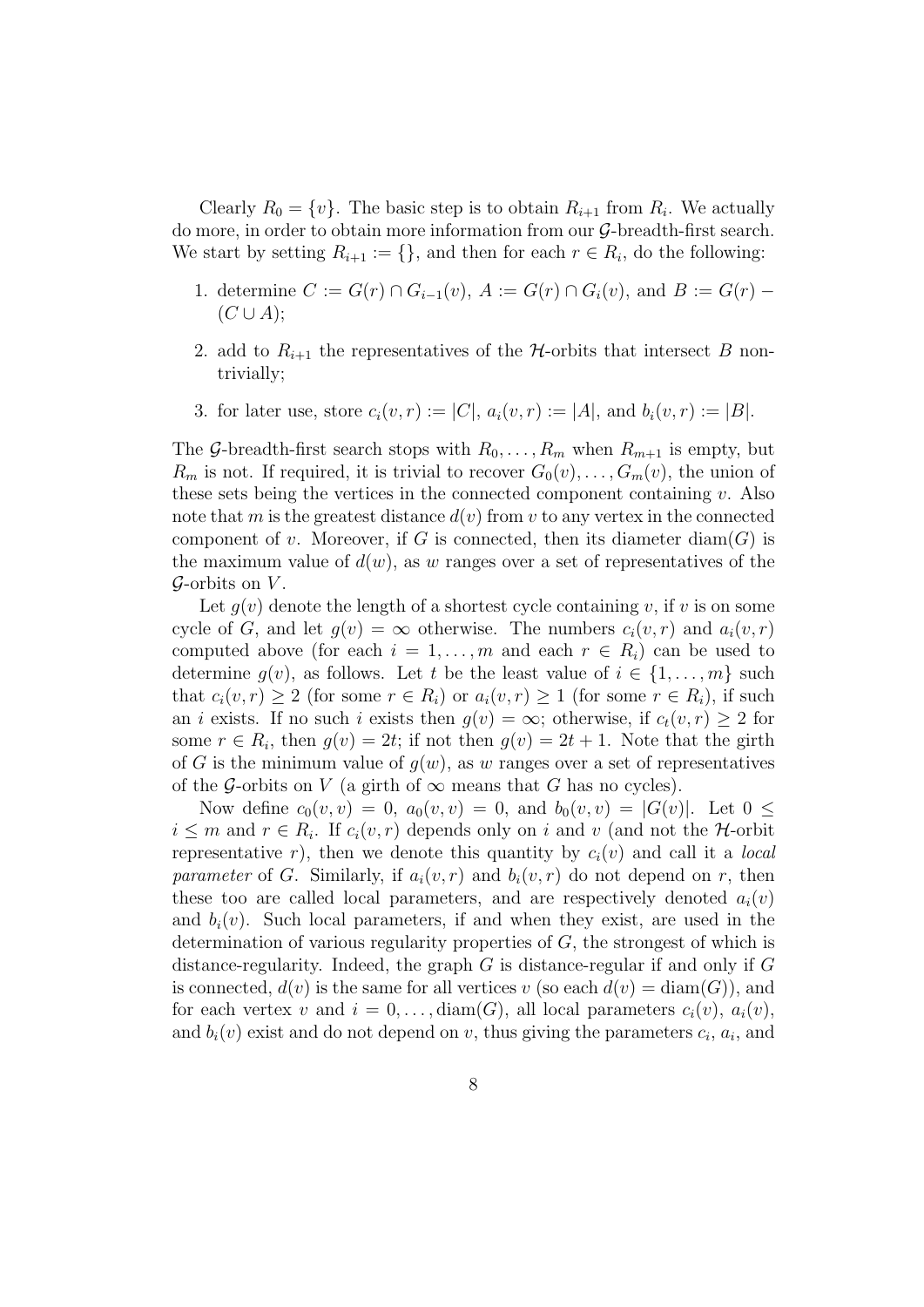$b_i$  of a distance-regular graph; see Chapter ??. Of course, we need to check these conditions only for those vertices  $v$  in a set of orbit-representatives of  $\mathcal G$  on  $V$ .

Finally, we remark that  $\mathcal G$  acts distance-transitively on  $G$  (see Chapter ??) if and only if G is connected,  $\mathcal G$  has just one orbit on V, and, for some (and hence all) vertices v, the number of  $\mathcal{G}_v$ -orbits on V is diam(G) + 1.

G-breadth-first search is efficiently implemented in GRAPE in order to determine connected components, diameter, girth, and regularity properties of G-graphs. Although not discussed here, GRAPE includes many other functions for computing with  $\mathcal{G}$ -graphs, such as backtrack search functions for classifying complete subgraphs of given weight-sum in a vertex-weighted Ggraph and for classifying partial linear spaces with given point graph and parameters.

## 6 Automorphism groups and graph isomorphism

Automorphism groups of graphs are discussed in Chapter ??. The most advanced algorithms and programs for computing automorphism groups of graphs and for testing graph isomorphism are those of McKay, freely available as part of his nauty package [26], and useful for graphs with up to about  $10<sup>4</sup>$  vertices (nauty also works with digraphs, although we do not consider them in this section). We shall briefly describe McKay's method of 'partition backtrack', which has been very influential in computational group theory. Indeed, partition-based backtrack methods are now used in the most advanced available algorithms for calculating set-stabilizers, centralizers, and normalizers in permutation groups (see [33, Ch. 9]).

Let  $G = (V, E)$  be a graph, with  $V = \{1, \ldots, n\}$ , and let  $\pi$  be an ordered partition of V. Thus  $\pi$  is a sequence  $(V_1, \ldots, V_k)$  of distinct subsets of V, such that  $\{V_1, \ldots, V_k\}$  is a partition of V. The elements of V are called *cells*. (One can think of  $(G, \pi)$  as being a (not necessarily properly) vertex-coloured graph, with vertices v and w having the same colour if and only if v and w belong to to the same cell of  $\pi$ .) Define the ordered partition  $c(\pi)$  of V to be

 $({1, \ldots, |V_1|}, {|V_1| + 1, \ldots, |V_1| + |V_2|}, \ldots, {n - |V_k| + 1, \ldots, n}).$ 

For x a permutation of V, define Gx to be the graph  $(V, Ex)$ , where  $Ex =$  $\{ \{vx, wx\} : \{v, w\} \in E \},$  and define  $\pi x = (V_1x, \ldots, V_kx)$ , where  $V_ix = \{vx :$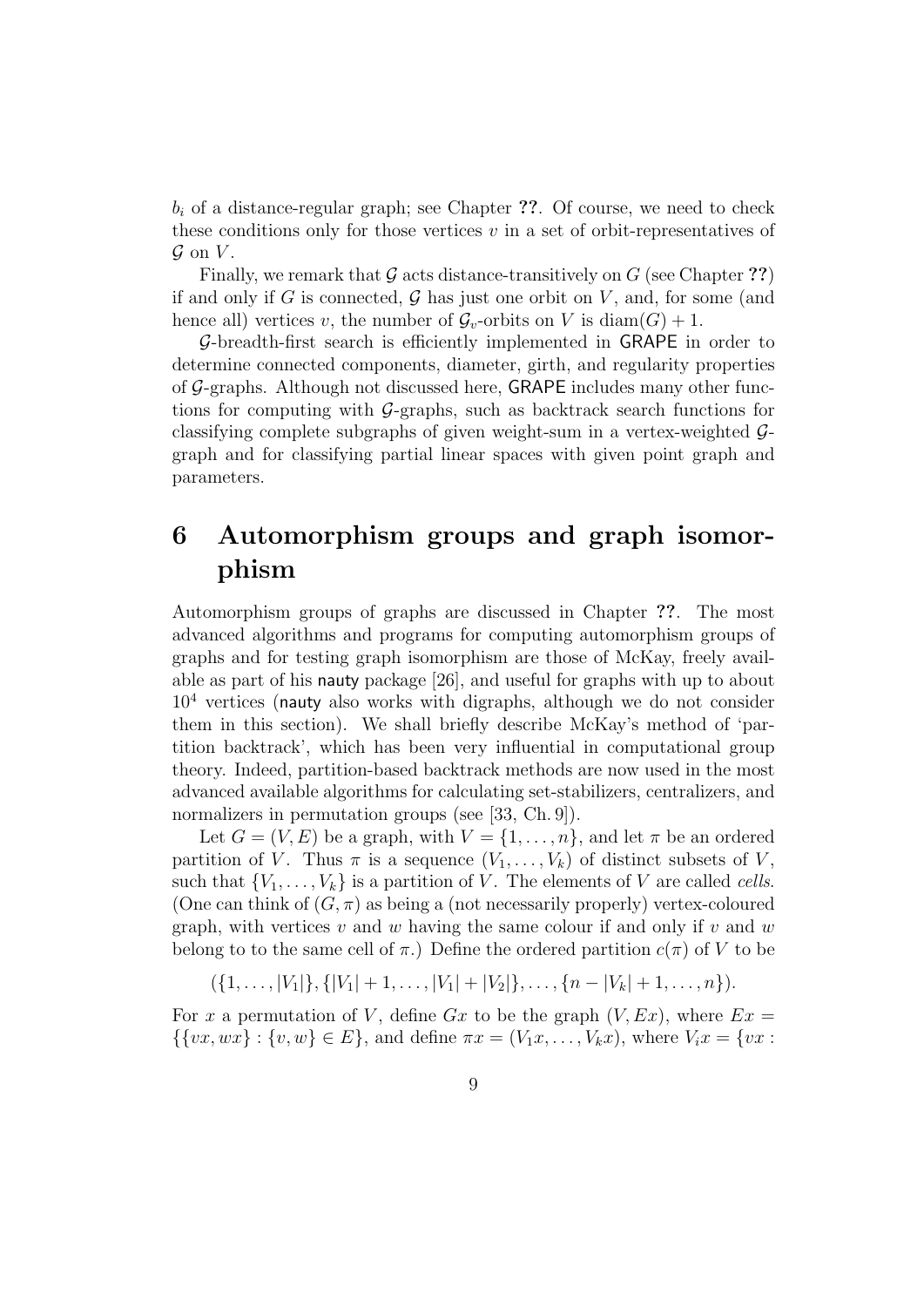$v \in V_i$ . The *automorphism group*  $Aut(G, \pi)$  of  $(G, \pi)$  is the group of all permutations x of V for which  $(Gx, \pi x) = (G, \pi)$ . Thus, when  $\pi = (V)$ , the automorphism group of  $(G, \pi)$  is just  $Aut(G)$ .

The main functions of the nauty package are to determine  $Aut(G, \pi)$  (in the form of a base and associated strong generating set), and in the process, to compute the image of  $(G, \pi)$  under a canonical labelling map (described below), which is used for isomorphism testing.

A *canonical labelling map* is a function  $\mathcal C$  such that, for each graph  $G$ with vertex set  $V = \{1, \ldots, n\}$ , each ordered partition  $\pi$  of V, and each permutation  $x$  of  $V$ , we have:

- $C(G, \pi) = Gy$  for some permutation y of V such that  $\pi y = c(\pi);$
- $\mathcal{C}(Gx, \pi x) = \mathcal{C}(G, \pi).$

The importance of a canonical labelling map C is as follows. Suppose that  $G_1$ and  $G_2$  are graphs on the same vertex-set  $V = \{1, \ldots, n\}$ , and that  $\pi_1$  and  $\pi_2$ are ordered partitions of V with  $c(\pi_1) = c(\pi_2)$ . Then there is a permutation y of V such that  $(G_1y, \pi_1y) = (G_2, \pi_2)$  if and only if  $\mathcal{C}(G_1, \pi_1) = \mathcal{C}(G_2, \pi_2)$ . In particular,  $G_1$  is isomorphic to  $G_2$  if and only if  $\mathcal{C}(G_1,(V)) = \mathcal{C}(G_2,(V))$ .

### 6.1 Partition backtrack

As before, G is a graph with vertex set  $V = \{1, \ldots, n\}$  and  $\pi = (V_1, \ldots, V_k)$ is an ordered partition of V. The cells of  $\pi$  of size 1 are called *singletons*, and a discrete partition is one in which all cells are singletons.

For each  $v \in V$ , let  $u(v, \pi)$  denote the index of the cell in  $\pi$  containing v; in other words,  $u(v, \pi) = i$  means that  $v \in V_i$ . We say that an ordered partition  $\nu$  of V is a refinement of  $\pi$  if:

- each cell of  $\nu$  is contained in some cell of  $\pi$ ;
- for each  $v, w \in V$ : if  $u(v, \pi) < u(w, \pi)$  then  $u(v, \nu) < u(w, \nu)$ .

A refinement process is a function  $\mathcal{R}$ , such that for each graph G with vertex set V, each ordered partition  $\pi$  of V, and each permutation x of V,

 $\mathcal{R}(G,\pi)$  is a refinement of  $\pi$ , and  $\mathcal{R}(G,\pi)x = \mathcal{R}(Gx,\pi x)$ .

In particular, if  $x \in Aut(G)$ , then  $\mathcal{R}(G, \pi)x = \mathcal{R}(G, \pi x)$ , and so x maps the ordered partition  $\pi$  to  $\nu$  only if x maps the refinement  $\mathcal{R}(G, \pi)$  to  $\mathcal{R}(G, \nu)$ .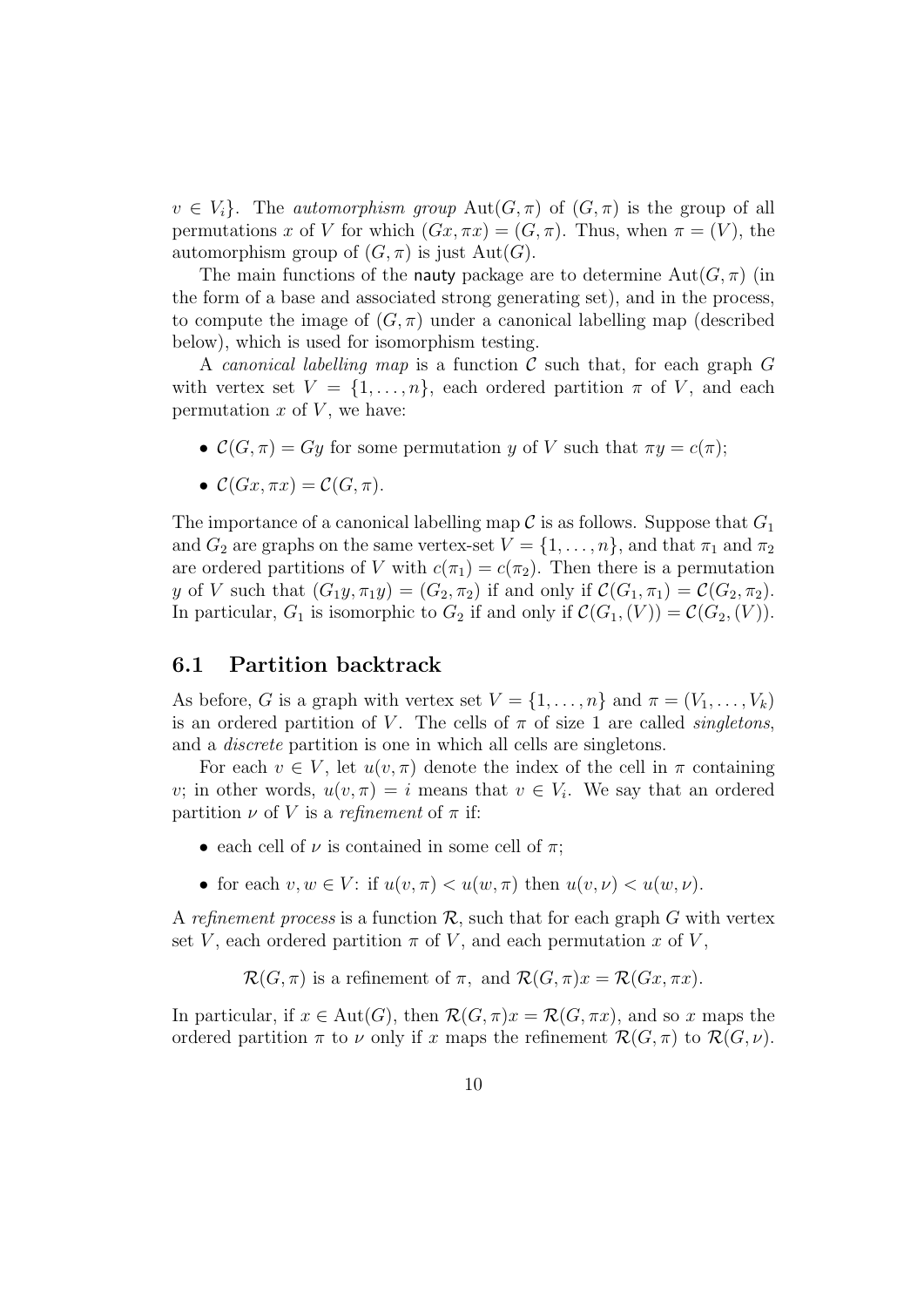In particular, if  $c(\mathcal{R}(G,\pi)) \neq c(\mathcal{R}(G,\nu))$ , then there is no element of Aut(G) that maps  $\pi$  to  $\nu$ . Note that, if  $\mathcal{R}(G, \pi)$  is discrete, then  $\text{Aut}(G, \pi)$  is trivial.

An ordered partition  $\pi = (V_1, \ldots, V_k)$  of V is *G*-equitable if there are constants  $d_{ij}$   $(1 \leq i, j \leq k)$  such that, for each vertex  $v \in V_i$ ,  $|G(v) \cap V_j| = d_{ij}$ . The default refinement process  $\mathcal R$  used by nauty (for simple graphs) maps  $(G, \pi)$  to an ordered G-equitable partition  $\nu$ , such that  $\nu$  is a refinement of  $\pi$ , and, up to the order of its cells, is the coarsest equitable partition that is a refinement of  $\pi$ . More precise details can be found in [25].

We now outline (roughly) how the nauty procedure finds  $Aut(G, \pi)$ . For much more thorough details, together with how a canonical labelling map is found, see [25] (see also [20, 24, 28]).

We let  $\mathcal R$  be the default refinement process used by nauty. The nauty procedure proceeds by a depth-first search in a search tree whose nodes are ordered G-equitable partitions of V; the root is  $\mathcal{R}(G,\pi)$  and the leaves are discrete partitions. We call the first leaf found  $\zeta$ . Any other leaf  $\lambda$  may give rise to a new automorphism of  $(G, \pi)$ , and we check to see whether the unique permutation of V mapping  $\zeta$  to  $\lambda$  is in Aut $(G,\pi)$ . A non-leaf  $\nu$  in the search tree is not discrete, and we obtain its 'children' as follows. First, we choose a non-singleton cell C of  $\nu$  according to some rule (we usually just take the first non-singleton cell). Then for each  $v \in C$  (in ascending order of v), we isolate v – that is, we form the ordered partition  $\nu \circ v$  obtained from v by replacing C by  $\{v\}$ ,  $C - \{v\}$ , and then we add  $\mathcal{R}(G, \nu \circ v)$  as a 'child' of  $\nu$ . The search tree is pruned in various ways, so as to avoid searching subtrees providing no new information (see [25]). The search is structured so as to provide a base and associated strong generating set for  $Aut(G, \pi)$ . In determining the first leaf  $\zeta$ , G-vertices  $w_1, \ldots, w_m$ , say, are isolated  $(w_i$  at depth i) for the formation of the ancestors of  $\zeta$  (other than the root) and the formation of  $\zeta$  itself. It is not difficult to see that  $(w_1, \ldots, w_m)$  is a base for  $Aut(G, \pi)$ ; nauty computes a strong generating set relative to this base.

## 7 Computing with vertex-transitive graphs

Recall that a (di)graph G is vertex-transitive if  $Aut(G)$  acts transitively on  $V(G)$ . The class of vertex-transitive graphs includes Cayley graphs and symmetric graphs (studied in Chapter ??), which further includes the class of distance-transitive graphs (studied in Chapter ??). In this section we consider the computational study of a  $\mathcal{G}$ -graph G, where  $\mathcal{G} \leq \text{Aut}(G)$  acts tran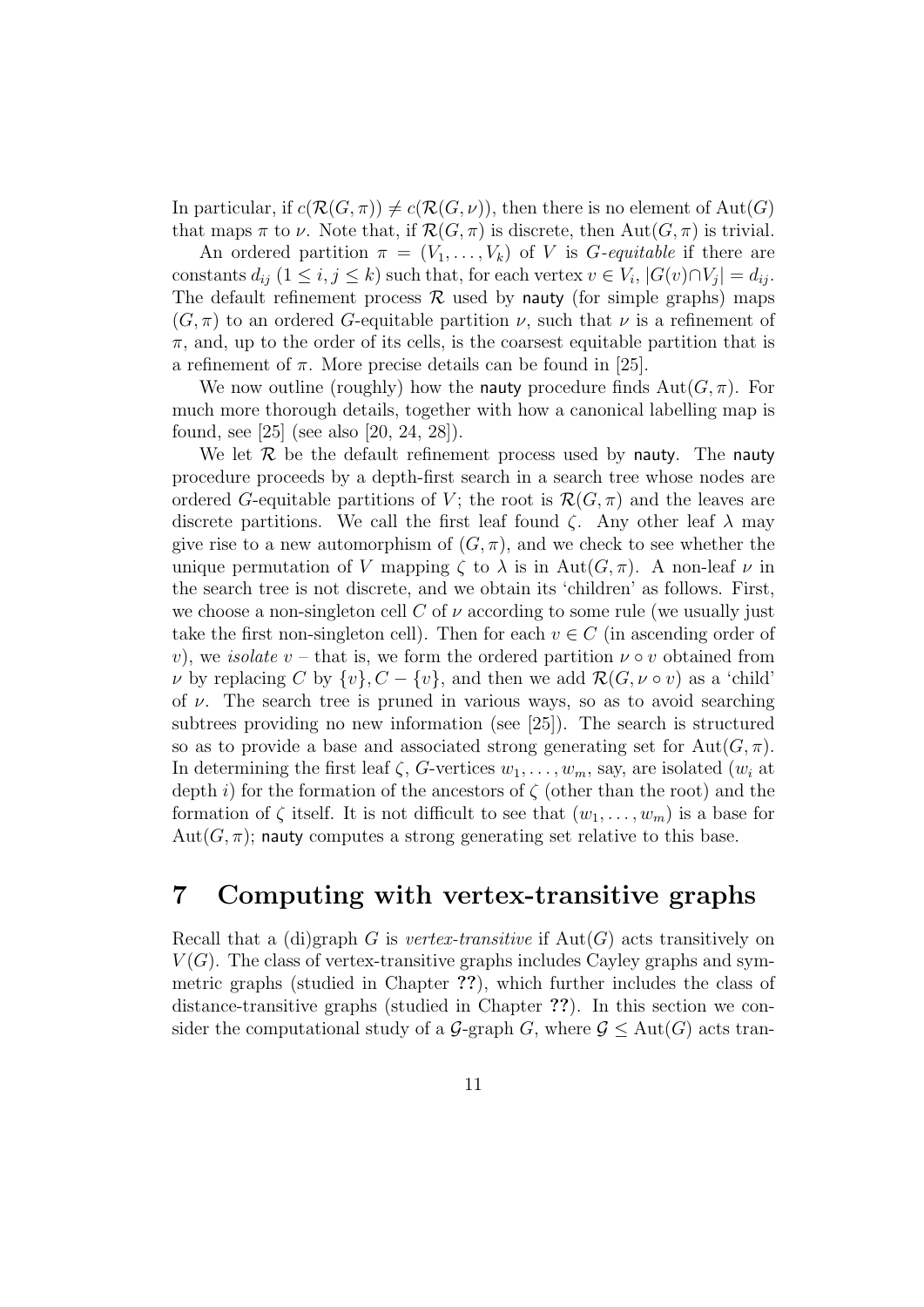sitively on  $V(G)$ . Note that the GRAPE data structure for storing a  $\mathcal{G}$ -graph is especially compact in this case.

### 7.1 Collapsed adjacency matrices

Let  $\mathcal G$  be a transitive permutation group on a finite set V. Then  $\mathcal G$  has a natural action on  $V \times V$ , defined by  $(v, w)x = (vx, wx)$ . The orbits of this action are called *orbitals*, and the orbits of the stabilizer  $\mathcal{G}_v$  of a point  $v \in V$  are called *suborbits*. It is well known that the orbitals for  $\mathcal G$  are in one-to-one correspondence with these suborbits: this correspondence maps an orbital E to the suborbit  $\{w : (v, w) \in E\}$ . The *orbital digraph* for G associated with an orbital E is simply the digraph  $(V, E)$ . If the orbital E is non-diagonal and self-paired (see Chapter ??) then we associate the *orbital graph*  $(V, \{\{v, w\} : (v, w) \in E\})$  with E.

Let  $v_1 \in V$ , and suppose that  $V_1 = \{v_1\}, V_2, \ldots, V_k$  is an ordering of the orbits of  $\mathcal{G}_{v_1}$ , with respective representatives  $v_1, v_2, \ldots, v_k$ ; k is the *rank* of  $\mathcal{G}$ . Let  $G = (V, E)$  be a (di)graph on which G acts vertex-transitively, so that E is a union of orbitals and  $G(v)$  is the union of the corresponding suborbits contained in  $\{V_1, \ldots, V_k\}$ . For  $i, j = 1, \ldots, k$ , define

$$
a_{ij} = |G(v_i) \cap V_j|.
$$

Note that  $a_{ij}$  does not depend on the choice  $v_i$  of suborbit representative, and it can easily be computed using the GRAPE data structure for the  $G$ -graph G (in practice, for |V| up to about 10<sup>6</sup>). The  $k \times k$  integer matrix  $\mathbf{A} = (a_{ij})$ is the *collapsed adjacency matrix* for  $G$ , with respect to  $\mathcal G$  and the ordering of the suborbits. This matrix (which is extremely compact when  $k$  is small) contains at least as much information as that computed in a G-breadth first search from  $v$ .

Since  $\mathcal G$  acts vertex-transitively, the single collapsed adjacency matrix  $\mathbf A$ for  $G$  can be used to determine whether  $G$  is (strongly) connected, and if so, what its diameter is; whether  $G$  is a simple graph, and if so what its girth is, whether G is distance-regular, and whether  $\mathcal G$  acts distance-transitively on G. See [31] for more detailed information and applications of collapsed adjacency matrices, and also Chapter ?? for examples of 'collapsed adjacency diagrams'.

We remark that the collapsed adjacency matrices for the orbital digraphs for the transitive group  $\mathcal G$  are useful in studying the coherent configuration associated with G (see [5, 12]), since, with respect to a fixed ordering  $V_1, \ldots, V_k$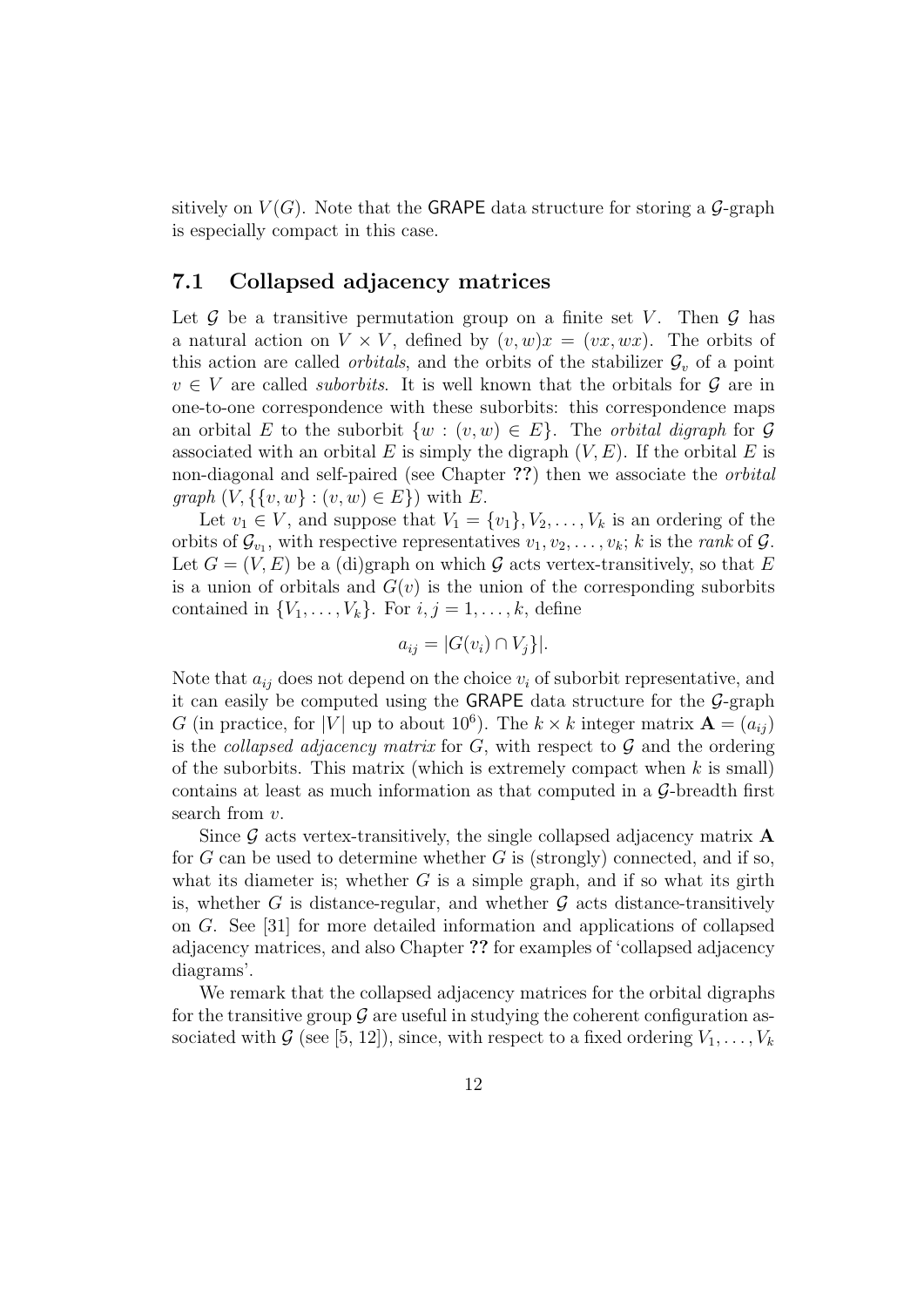of the suborbits as above, the collapsed adjacency matrix for an orbital digraph  $(V, E)$  for G is the transpose of the intersection matrix (as defined in [5, Ch. 3]) corresponding to the orbital paired with E.

### 7.2 Distance-transitive graphs

Chapter ?? provides an overview of the state of the classification of distancetransitive graphs. Here we discuss the application of computing, which has been used in the discovery, analysis, and classification of certain distanceregular and distance-transitive graphs (see, for example, [37, 31, 23, 18]). We also remark that computing is used in the determination of feasible intersection arrays for possible distance-regular graphs (see, for example, [3]).

Suppose that  $G$  acts distance-transitively on a graph  $G$ . Then  $G$  must be an orbital graph for  $\mathcal G$  of the smallest or second-smallest vertex-degree (see [18]). Furthermore, each orbital for  $\mathcal G$  must be self-paired, which is equivalent to the property that the permutation character of  $\mathcal G$  on V is the sum of distinct complex irreducible characters, each with Frobenius-Schur indicator  $+1$  (see [2, p. 64]). For these, and other reasons, it makes sense to analyse the lower degree orbital graphs of permutation representations whose character is multiplicity-free – that is, the sum of distinct complex irreducible characters.

Computation has been applied extensively in the classification of the graphs on which a sporadic simple group or its automorphism group acts primitively and distance-transitively (see [23, 18]; the results of this classification are given in Chapter ??). In the process of this classification, the primitive multiplicity-free permutation characters for these sporadic groups were also determined, and for most of the corresponding permutation representations of sporadic groups, a collapsed adjacency matrix was computed for the orbital graph of least degree. This built on the work of Praeger and Soicher [31], where collapsed adjacency matrices were computed for the orbital digraphs for all permutation representations of rank at most 5 of the sporadic simple groups and their automorphism groups. The practical computational determination of permutation characters is described in some detail in Linton, Lux and Soicher [23], which also details randomized techniques for computing collapsed adjacency matrices for certain permutation representations of degree about  $10^{11}$ , where it would be impossible to store explicit permutation generators. These techniques make use of graph algorithms as well as permutation group algorithms.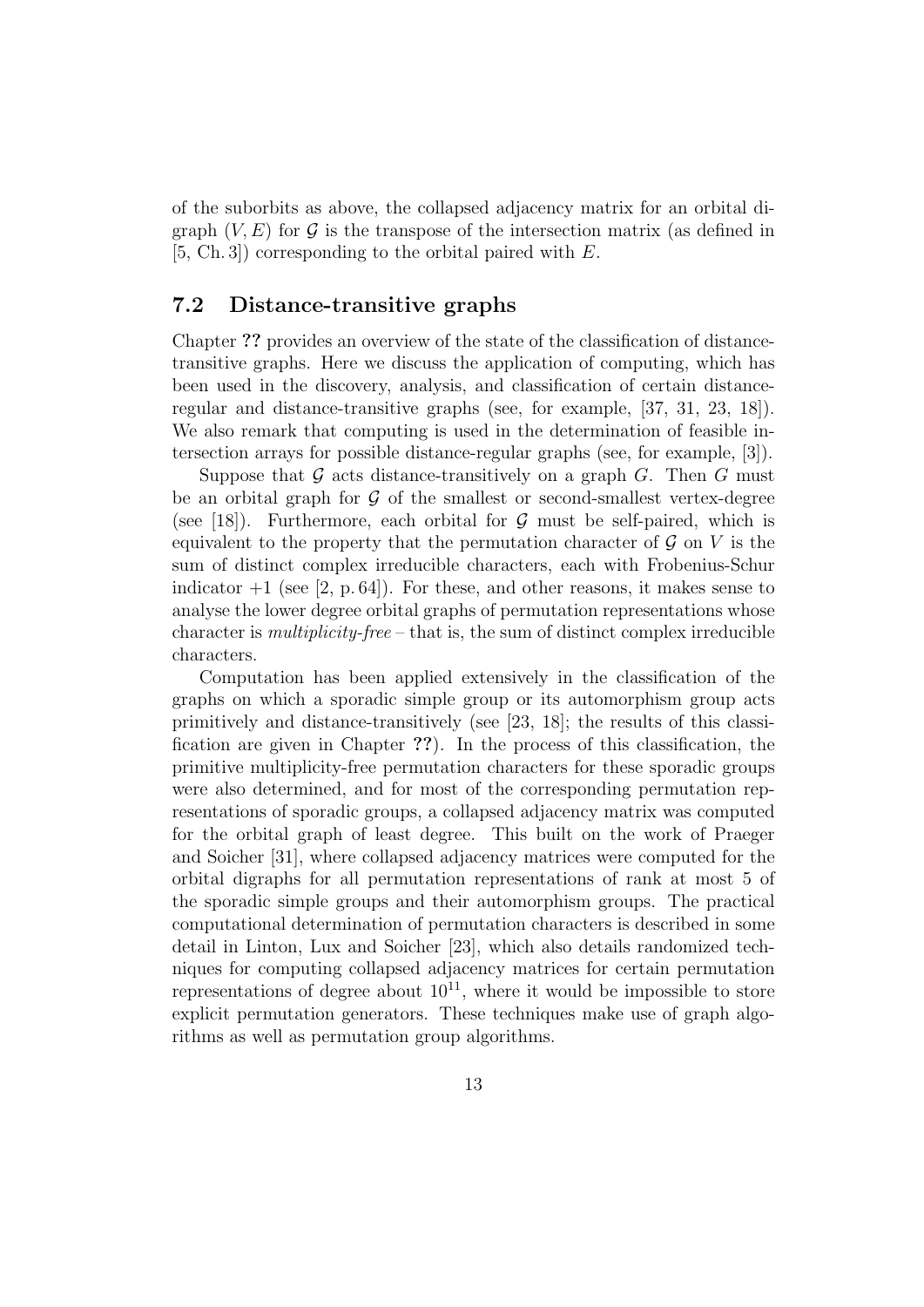An ambitious project at Lehrstuhl D für Mathematik, RWTH, Aachen, involving T. Breuer, I. Höhler, and J. Müller, has since determined collapsed adjacency matrices for all orbital digraphs for all multiplicity-free permutation representations of the sporadic simple groups and their automorphism groups, and the results are published on the world-wide web [1] (although what they call 'collapsed adjacency matrices' we would call intersection matrices).

We remark that many permutation and matrix representations of finite simple groups and related groups can be downloaded from the online ATLAS of group representations [41]. These group representations are very useful for contructing related  $\mathcal{G}$ -graphs and collapsed adjacency matrices.

### 8 Coset enumeration

Coset enumeration is one of the oldest and most useful methods of computational group theory (see [30, 35, 14] and their references). For this chapter, we concentrate on what coset enumeration does, and on the application of coset enumeration and related procedures to problems in graph theory.

Let  $\mathcal{G} = \langle X : R \rangle$  be a finitely presented group – that is,  $\mathcal{G}$  is generated by the finite set  $X$ , subject (only) to the finite set  $R$  of relators, which are words in  $X \cup X^{-1}$  that evaluate to the identity in  $\mathcal{G}$  (where  $X^{-1} = \{x^{-1} : x \in X\}$ ). The input to coset enumeration is  $(X, R, Y)$ , where Y is a set of words in  $X \cup X^{-1}$  that generates a subgroup  $\mathcal H$  of  $\mathcal G$ .

The coset enumeration process attempts to construct a set V, with  $1 \in V$ , and a transitive permutation representation  $\rho : \mathcal{G} \to \text{Sym}(V)$ , such that in this representation,  $\mathcal H$  is the stabilizer in  $\mathcal G$  of the point 1. Coset enumeration does this by using a trial-and-error process for constructing the permutations  $\rho(X \cup X^{-1})$ . The name *coset enumeration* comes from the fact that, if a coset enumeration is successful, there is a one-to-one correspondence between the elements of V and the cosets of H in G, with 1 corresponding to  $H$ .

If the index of  $\mathcal H$  in  $\mathcal G$  is infinite, then the coset enumeration process does not terminate; if it is finite, then the process terminates, but there can be no computable general bound (in terms of the size of the input and the putative index) on the time or store required for termination (see, for example, [30]).

There is an enormous amount of flexibility in the coset enumeration process, and many different approaches have been suggested and experimented with (see [30, 35, 14]). Depending on the presentation and the approach used,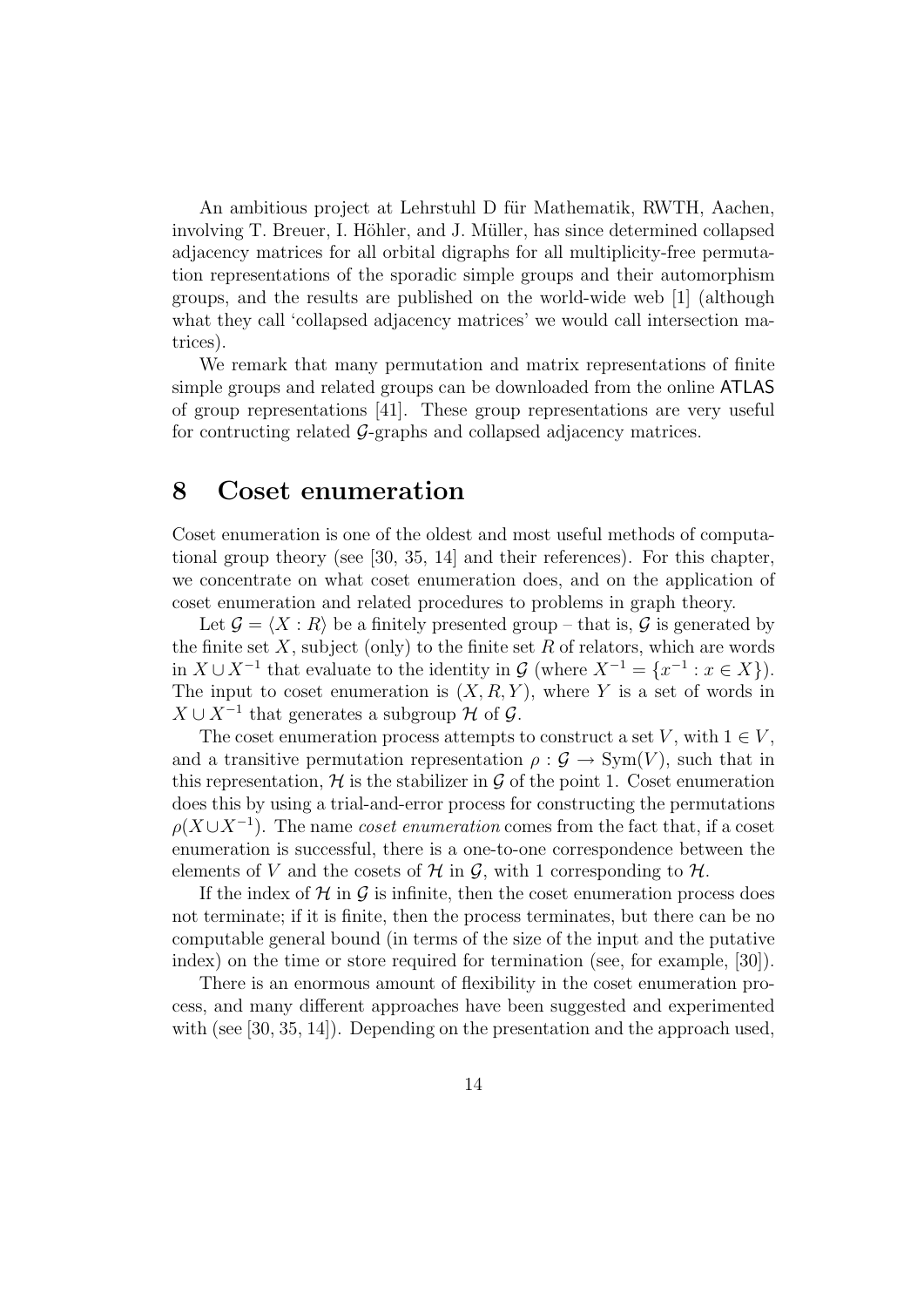there can be huge variations in the time and store taken. Currently, the most advanced methods are due to G. Havas and C. Ramsay, and these methods are available in their ACE package [15], also available as a GAP package [16] and within the MAGMA system [27].

There are many useful variations on coset enumeration. For example, a 'modified Todd-Coxeter' enumeration gives us a presentation for  $H$ , and the 'low-index subgroups procedure' determines (up to permutation isomorphism) all transitive representations of G up to some given degree k; see [30] for an excellent introduction to coset enumeration and its variations.

## 9 Coset enumeration in the study of symmetric graphs

A graph G is symmetric if  $Aut(G)$  acts transitively on both its vertices and arcs (ordered pairs of adjacent vertices). A subgroup  $\mathcal G$  of  $\mathrm{Aut}(G)$  acts symmetrically on G if G acts transitively on both the vertices and arcs of G.

One common way to study connected symmetric graphs with given properties is by determining the groups that act on them symmetrically, as quotients of universal completions of appropriate amalgams (see Chapter ??, [19] for a useful overview, and [17] for a more general geometrical context). In this approach, we first use the given graph-theoretical properties to determine the possible amalgams of the form  $\mathcal{A} = {\mathcal{G}_{v}, \mathcal{G}_{v,w}}$ , where  $(v, w)$ is an arc in the putative graph on which  $\mathcal G$  acts symmetrically. Since the universal completion  $U(\mathcal{A})$  of such an amalgam of two groups (with neither a subgroup of the other) is infinite, we need to add further relations to  $U(\mathcal{A})$ to obtain the finite groups of automorphisms we seek. Such extra relations could come from cycles in our graph or from the local graph structure.

Coset enumeration can then be used in an effort to determine the (hopefully finite) index of  $\mathcal{H} = \mathcal{G}_v$  in  $\mathcal{G}$ , and to construct the representation of  $\mathcal{G}$ acting on the set V of right cosets of  $H$  in  $G$ . Given such a representation of  $G$ on  $V$ , we can reconstruct and study the graph  $G$  which may have the properties we seek (or we may have been able to prove theoretically that G has the required properties). This graph G is simply the orbital graph for  $\mathcal G$  for which the orbital contains  $(\mathcal{H}, \mathcal{H}g)$ , where g is an element of  $\mathcal{G}_{\{v,w\}} - \mathcal{H}$ . Applications of this kind include [29], where the 4- and 5-arc-transitive connected cubic graphs of girth up to 11 and girth 13 are classified; see Chapter ?? for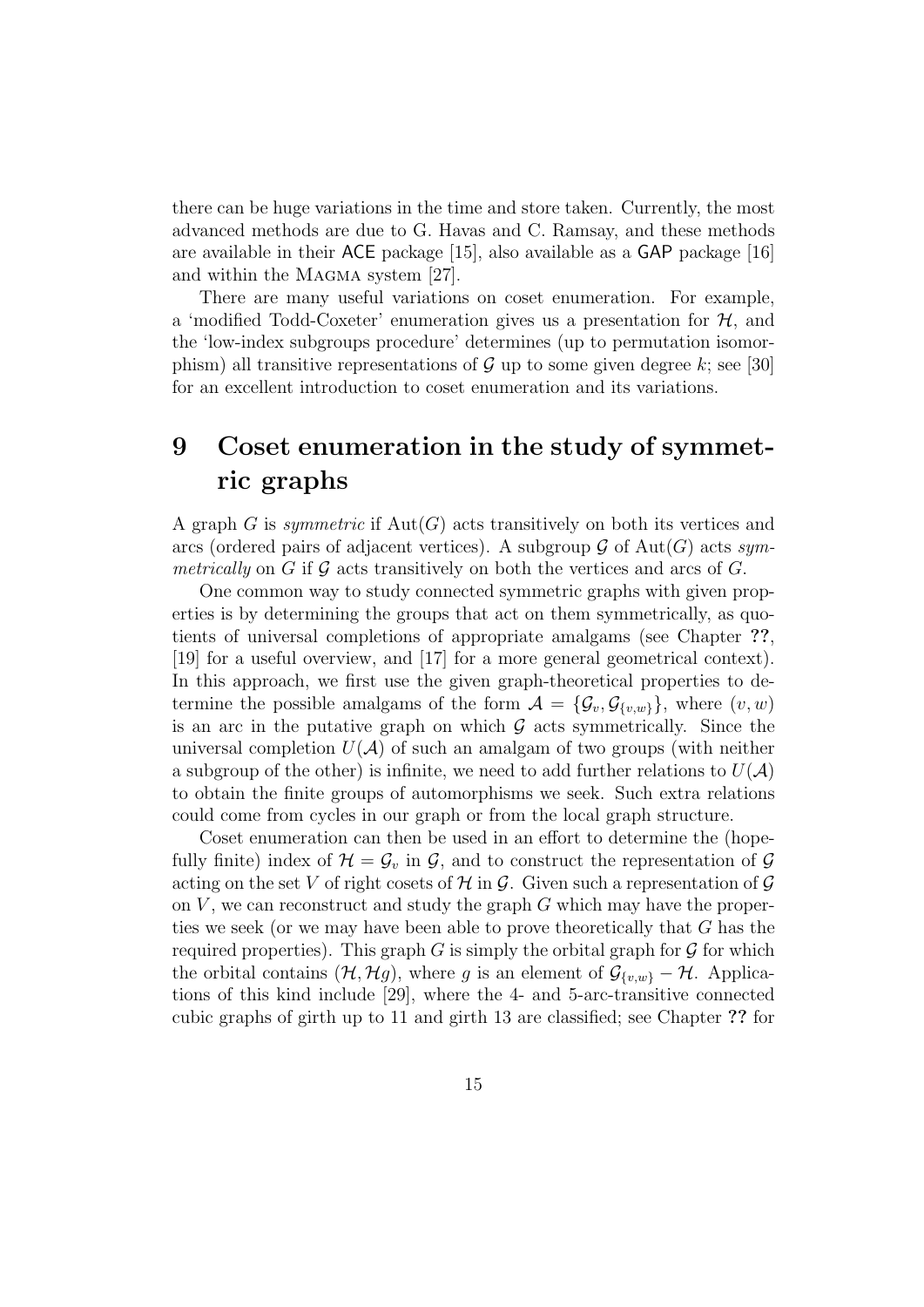a discussion of s-arc transitivity, and Conder and Dobcsányi  $[6]$ , where the connected symmetric cubic graphs on up to 768 vertices are determined using a powerful new low-index subgroups procedure [7], parallel computation, and coset enumeration. Of course, computational studies of this kind often lead to conjectures and theoretical results. For more applications of coset enumeration to the study of symmetric graphs, see Weiss [39] for a beautiful and natural characterization and construction of the sporadic simple group  $J_3$ , and also [40, 36, 10].

### 9.1 Graphs locally a given graph

We now give an example where additional transitivity assumptions and local stucture specification lead to an amalgam of three groups. We use the ATLAS notation [8] for group structures.

Let G and H be graphs. Then G is said to be *locally-H* if, for each vertex v of G, the induced subgraph on  $G(v)$  is isomorphic to H (this situation is discussed briefly in Chapter ??). Given a graph  $H$ , coset enumeration can sometimes be used effectively to study presentations that arise in the classification of the connected graphs G that are locally-H, for which  $Aut(G)$ acts transitively on the ordered triangles of G. These presentations come from applying the amalgam method to putative stabilizers of a vertex, incident edge, and triangle, contained in a fixed triangle of such a G.

A simple, but good, example of this application of coset enumeration is given in [10], where H is the incidence graph of the unique  $2-(11,5,2)$  design, and where the ordered-triangle-transitive graphs  $G$  which are locally- $H$  are classified. We discuss here the case where a vertex-stabilizer in the automorphism group of G is isomorphic to  $PGL_2(11)$ . For such a graph G, it is shown that there is (essentially) only one possible amalgam  $\mathcal{A} = \{ \mathcal{X}, \mathcal{Y}, \mathcal{Z} \}$  of the Aut(G)-stabilizers  $\mathcal{X}, \mathcal{Y}, \mathcal{Z}$  of x,  $\{x, y\}$ , and  $\{x, y, z\}$ , contained in a triangle  $\{x, y, z\}$  of G. In this amalgam,  $\mathcal{X} \cong \text{PGL}_2(11)$ ,  $\mathcal{Y} \cong \mathcal{S}_5$ ,  $\mathcal{Z} \cong (\mathcal{A}_4 \times 3) : 2$ ,  $\mathcal{X} \cap \mathcal{Y} \cong \mathcal{A}_5$ ,  $\mathcal{X} \cap \mathcal{Z} \cong \mathcal{S}_4$ , and  $\mathcal{Y} \cap \mathcal{Z} \cong \mathcal{S}_4$ . Then Aut $(G)$  is a homomorphic image of  $U(\mathcal{A})$ , which has the following presentation, determined in [10]:

$$
\langle a, b, c, d, e : a^3 = b^2 = c^2 = d^2 = (ab)^3 = (ac)^2 = (ad)^2 = a(cd)^4
$$
  
=  $(bc)^3 = (bd)^2 = e^2 = (ae)^2 = (be)^2 = (ce)^2 = (de)^3 = 1$ .

For this presentation of  $U(\mathcal{A}), \mathcal{X}$  maps onto  $\langle a, b, c, d \rangle$ , Y maps onto  $\langle a, b, c, e \rangle$ and  $\mathcal Z$  maps onto  $\langle a, b, d, e \rangle$ ; the relations  $(ac)^2 = (ad)^2 = 1$  are consequences of the others.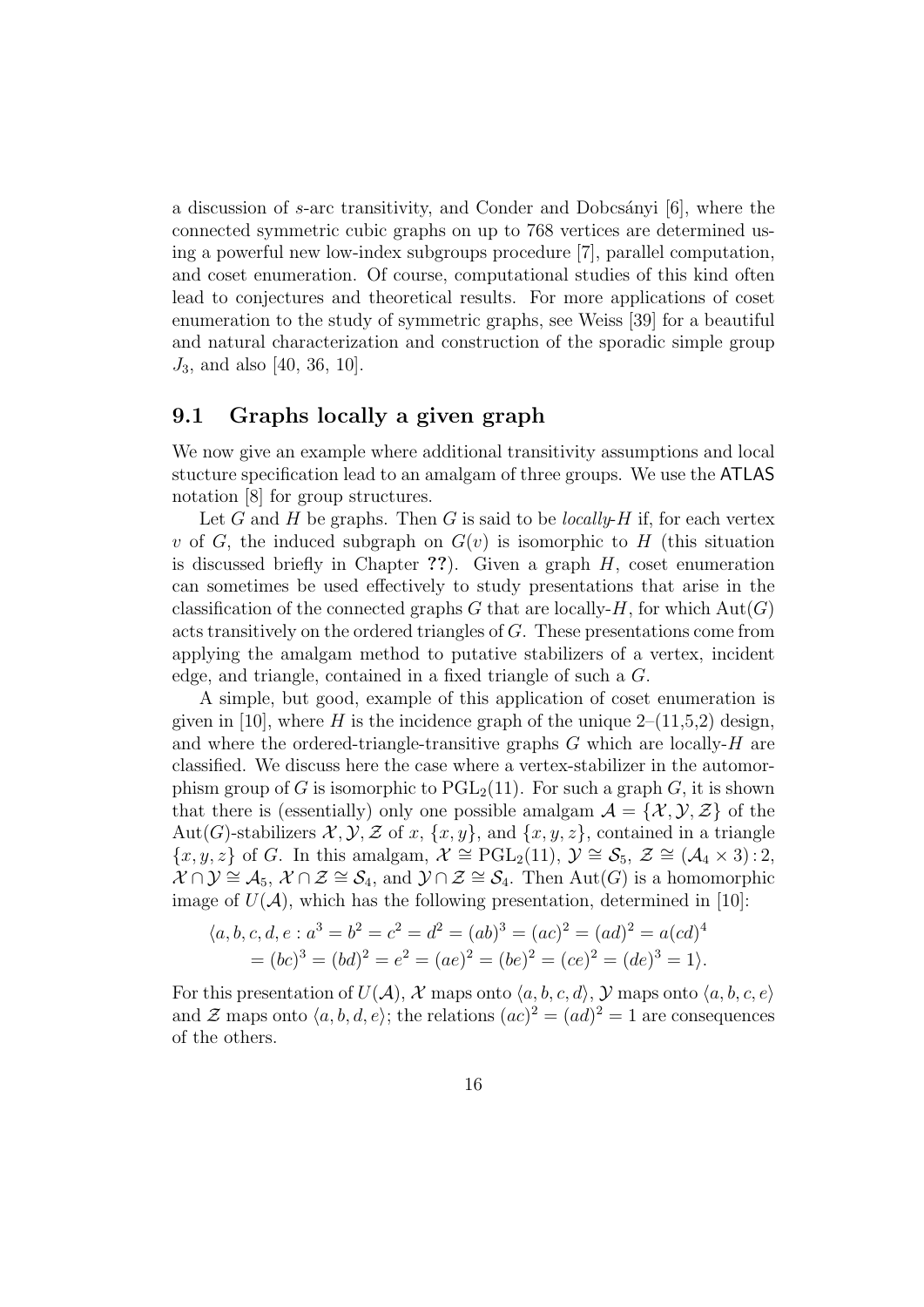Applying coset enumeration, we find that  $\langle a, b, c, d \rangle$  has index 432 in  $U(\mathcal{A})$ . It is then shown that  $U(\mathcal{A}) \cong (3 \times M_{12}) : 2$ , and that there are just two connected ordered-triangle-transitive locally-H graphs whose vertexstabilizer is  $PGL<sub>2</sub>(11)$ , having (respectively) 432 and 144 vertices and automorphism groups isomorphic to  $U(A)$  and  $U(A)/\langle (bcde)^{11} \rangle \cong M_{12} : 2$ , the automorphism group of the Mathieu group  $M_{12}$ .

## References

- [1] T. Breuer and J. Müller, The character tables of endomorphism rings of multiplicity-free permutation modules of the sporadic simple groups, their automorphism groups, and their cyclic central extension groups; http://www.math.rwth-aachen.de/~Juergen.Mueller/mferctbl/mferctbl.html.
- [2] A. E. Brouwer, A. M. Cohen and A. Neumaier, Distance-Regular Graphs, Springer, 1989.
- [3] A. E. Brouwer and J. H. Koolen, The distance-regular graphs of valency four, J. Algebr. Combin. 10 (1999), 5–24.
- [4] G. Butler, Fundamental Algorithms for Permutation Groups, Lecture Notes in Computer Science 559, Springer, 1991.
- [5] P. J. Cameron, Permutation Groups, London Math. Soc. Student Texts 45, Cambridge University Press, 1999.
- [6] M. Conder and P. Dobcs´anyi, Trivalent symmetric graphs on up to 768 vertices, J. Combin. Math. Combin. Comput. 40 (2002), 41–63.
- [7] M. Conder and P. Dobcs´anyi, Applications and adaptations of the low index subgroups procedure, Math. Comput., to appear.
- [8] J. H. Conway, R. T. Curtis, S. P. Norton, R. A. Parker and R. A. Wilson, ATLAS of Finite Groups, Clarendon Press, Oxford, 1985.
- [9] H. Cuypers, L. H. Soicher and H. Sterk, Working with finite groups, Some Tapas of Computer Algebra (ed. A. M. Cohen, H. Cuypers and H. Sterk), Springer (1999), 184–207.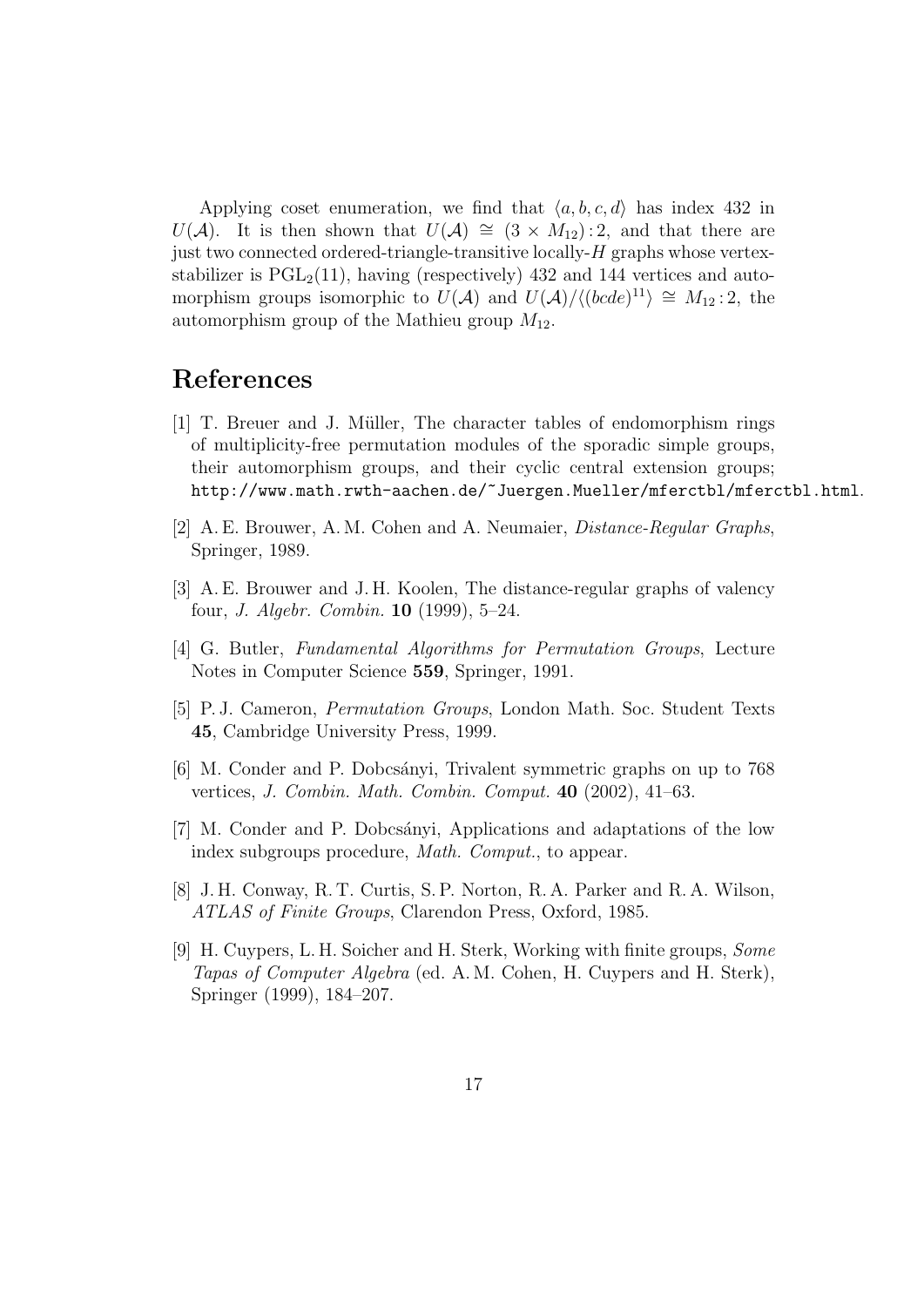- [10] H. Cuypers, L. H. Soicher and H. Sterk, The small Mathieu groups (Project), Some Tapas of Computer Algebra (ed. A. M. Cohen, H. Cuypers and H. Sterk), Springer (1999), 323–337.
- [11] I. A. Faradžev and M. H. Klin, Computer package for computations with coherent configurations, Proc. ISSAC '91 (ed. S. M. Watt), Assoc. Comp. Mach. (1991), 219–223.
- [12] I.A. Faradžev, M.H. Klin and M.E. Muzichuk, Cellular rings and groups of automorphisms of graphs, Investigations in Algebraic Theory of Combinatorial Objects (ed. I. A. Faradˇzev, A. A. Ivanov, M. H. Klin and A. J. Woldar), Kluwer (1994), 1–152.
- [13] The GAP Group, GAP Groups, Algorithms, and Programming, Version 4.3, Aachen, St Andrews, 2002; http://www.gap-system.org.
- [14] G. Havas and C. Ramsay, Experiments in coset enumeration, Groups and Computation III (ed. W. M. Kantor and  $\AA$ . Seress), de Gruyter (2001), 183–192.
- [15] G. Havas and C. Ramsay, The "Advanced Coset Enumerator" ACE; http://www.csee.uq.edu.au/~cram/ce.html.
- [16] G. Havas, C. Ramsay, G. Gamble and A. Hulpke, The ACE Package for GAP; http://www.math.rwth-aachen.de/~Greg.Gamble/ACE.
- [17] A. A. Ivanov, Geometry of Sporadic Groups. I: Petersen and Tilde Geometries, Cambridge University Press, 1999.
- [18] A. A. Ivanov, S. A. Linton, K. Lux, J. Saxl and L. H. Soicher, Distancetransitive representations of the sporadic groups, Comm. Algebra 23 (1995), 3379–3427.
- [19] A. A. Ivanov and S. V. Shpectorov, Applications of group amalgams to algebraic graph theory, Investigations in Algebraic Theory of Combinatorial Objects (ed. I. A. Faradžev, A. A. Ivanov, M. H. Klin and A. J. Woldar), Kluwer (1994), 417–441.
- [20] W. Kocay, On writing isomorphism programs, Computational and Constructive Design Theory (ed. W. D. Wallis), Kluwer (1996), 135–175.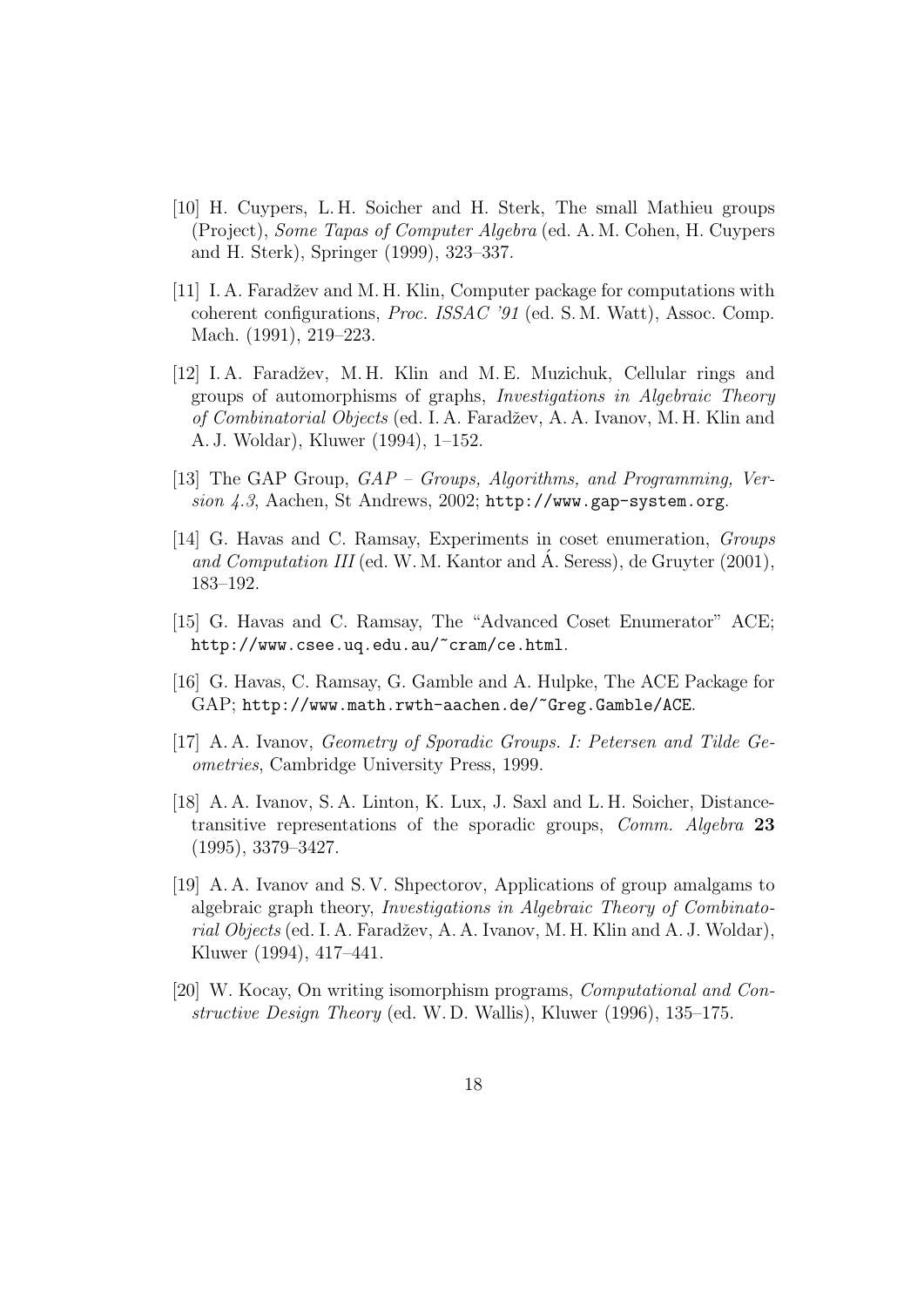- $[21]$  W. Kocay, Groups & Graphs; http://www.paddle.mb.ca/G&G/G&G.html.
- [22] J. S. Leon, Partitions, refinements, and permutation group computation, Groups and Computation II (ed. L. Finkelstein and W. M. Kantor), DI-MACS Series in Discrete Mathematics and Theoretical Computer Science 28, Amer. Math. Soc. (1997), 123–158.
- [23] S. A. Linton, K. Lux and L. H. Soicher, The primitive distance-transitive representations of the Fischer groups, Experimental Math. 4 (1995), 235– 253.
- [24] B. D. McKay, Computing automorphisms and canonical labellings of graphs, Comb. Math., Proc. Int. Conf., Canberra 1977, Lecture Notes in Mathematics 686, Springer (1978), 223–232.
- [25] B. D. McKay, Practical graph isomorphism, Congr. Numerantium 30 (1981), 45–87.
- [26] B. D. McKay, nauty; http://cs.anu.edu.au/people/bdm/nauty.
- [27] The Magma Computational Algebra System, Computer Algebra Group, School of Mathematics and Statistics, University of Sydney; http://magma.maths.usyd.edu.au.
- [28] T. Miyazaki, The complexity of McKay's canonical labelling algorithm, Groups and Computation II (ed. L. Finkelstein and W. M. Kantor), DI-MACS Series in Discrete Mathematics and Theoretical Computer Science 28, Amer. Math. Soc. (1997), 239–256.
- [29] M. J. Morton, Classification of 4- and 5-arc-transitive cubic graphs of small girth, *J. Aust. Math. Soc.*  $(A)$  50 (1991), 138–149, and Corrigendum, J. Aust. Math. Soc. (A) 52 (1992), 419–420.
- [30] J. Neubüser, An elementary introduction to coset table methods in computational group theory, Groups – St. Andrews 1981 (ed. C. M. Campbell and E. F. Robertson), London Math. Soc. Lecture Note Series 71, Cambridge University Press (1982) 1–45.
- [31] C. E. Praeger and L. H. Soicher, Low Rank Representations and Graphs for Sporadic Groups, Australian Math. Soc. Lecture Series 8, Cambridge University Press, 1997.